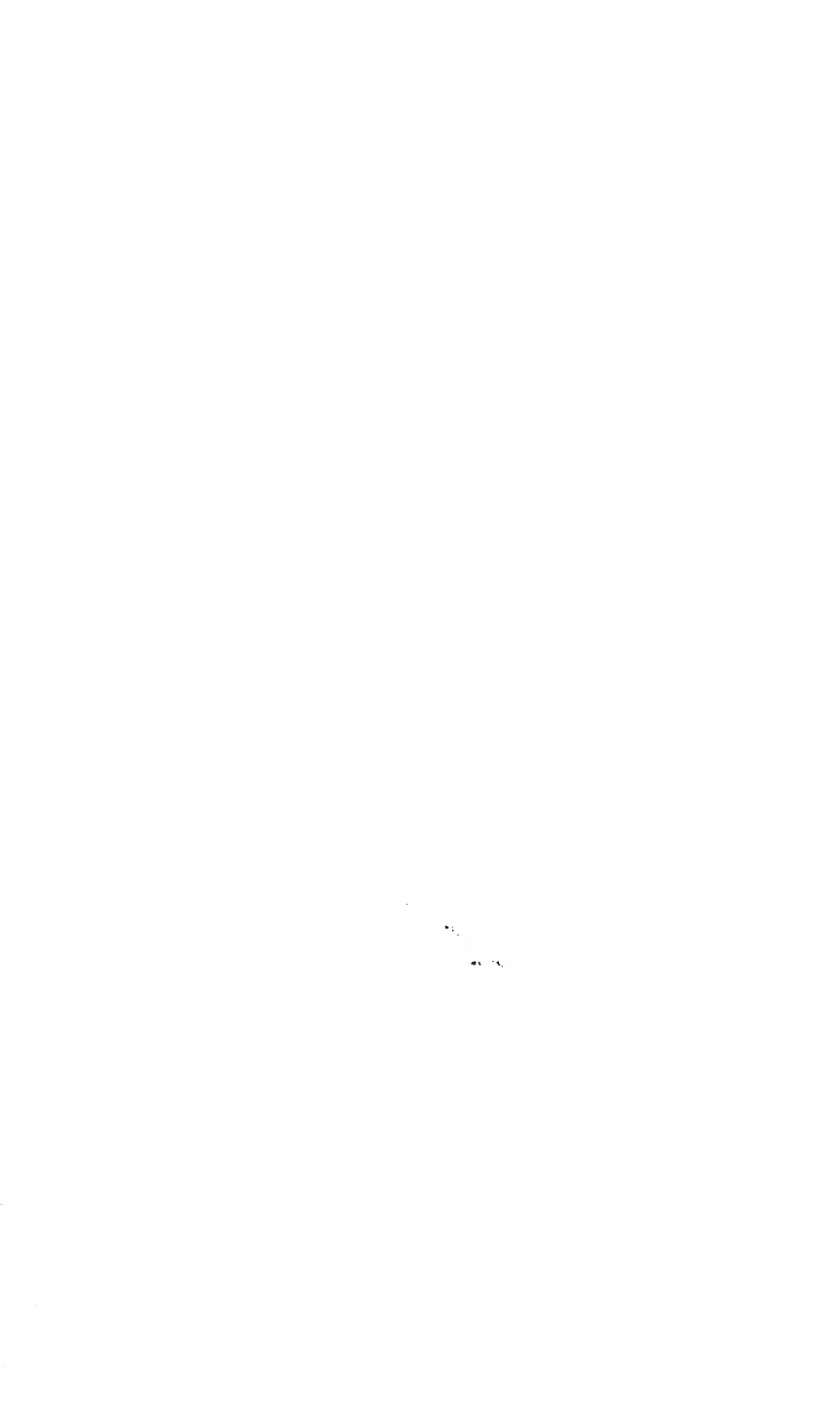### Votes for State Representative — Concluded

#### Worcester County — Concluded

| Twenty-Sixth<br>District                                                                                                                                                                                                                                                                         | ε<br>Ĕ<br>≏<br>5                                                          | Twenty-Seventh<br>District                                                                                                                                                                                      | anmetz<br>습<br>Ė<br>hari<br>F                                      | ö                                                                  |
|--------------------------------------------------------------------------------------------------------------------------------------------------------------------------------------------------------------------------------------------------------------------------------------------------|---------------------------------------------------------------------------|-----------------------------------------------------------------------------------------------------------------------------------------------------------------------------------------------------------------|--------------------------------------------------------------------|--------------------------------------------------------------------|
| WORCESTER:<br>1, Precinct 3<br>Ward<br>7, Precinct 1<br>Ward<br>Ward<br>9. Precinct 1<br>,,<br>$\cdots$<br>$\cdots$<br>,,<br>9,<br>$\cdots$<br>$\bullet$<br>9,<br>$\cdots$<br>$\cdots$<br>9,<br>$, \,$<br>$\cdots$<br>9,<br>$\ddot{\phantom{1}}$<br>,,<br>Ward 10, Precinct 2<br>,,<br>,,<br>10, | 767<br>501<br>772<br>638<br>503<br>821<br>748<br>644<br>762<br>335<br>357 | Auburn:<br>Precinct 4<br>WORCESTER:<br>Ward 7, Precinct 2<br>,,<br><br>$^{\bullet}$<br>$\cdots$<br>,<br>$\cdots$<br>$\cdots$<br>$, \,$<br>n<br>$, \,$<br>,,<br>$\cdots$<br>,,<br>Ward 8, Precinct 6<br>.,<br>8, | 717<br>540<br>506<br>599<br>524<br>668<br>657<br>852<br>486<br>733 | 880<br>183<br>290<br>278<br>230<br>232<br>148<br>311<br>140<br>238 |
| $\ddot{\phantom{1}}$<br>,,<br>10,<br>Totals                                                                                                                                                                                                                                                      | 461<br>7309                                                               | Totals                                                                                                                                                                                                          | 6282                                                               | 2930                                                               |

### Votes for Clerks of Courts

| In the County of Barnstable                                                                                                                                                                                                                                                             |                                                                                                                               |                                                                                                                                                                        | In the County of Berkshire - Concluded                                                                              |                                                                                                                                 |                                                                                                                                                                                                                                                                                                                                                                                                     |                                                                                                                          |                                                                                                                                                                                                                                                        |                                                                                                                    |                                                                                                                           |
|-----------------------------------------------------------------------------------------------------------------------------------------------------------------------------------------------------------------------------------------------------------------------------------------|-------------------------------------------------------------------------------------------------------------------------------|------------------------------------------------------------------------------------------------------------------------------------------------------------------------|---------------------------------------------------------------------------------------------------------------------|---------------------------------------------------------------------------------------------------------------------------------|-----------------------------------------------------------------------------------------------------------------------------------------------------------------------------------------------------------------------------------------------------------------------------------------------------------------------------------------------------------------------------------------------------|--------------------------------------------------------------------------------------------------------------------------|--------------------------------------------------------------------------------------------------------------------------------------------------------------------------------------------------------------------------------------------------------|--------------------------------------------------------------------------------------------------------------------|---------------------------------------------------------------------------------------------------------------------------|
| Cities and<br>Towns                                                                                                                                                                                                                                                                     | ii<br>∑<br>Holmes<br>of Barnstable<br>Republican<br>Barbara                                                                   | All Others                                                                                                                                                             | Blanks                                                                                                              | Cast<br><b>Total Votes</b>                                                                                                      | <b>Cities and</b><br>Towns                                                                                                                                                                                                                                                                                                                                                                          | 5<br>Nelson A. Foot,<br>of Pittsfield<br>Republican                                                                      | All Others                                                                                                                                                                                                                                             | Blanks                                                                                                             | Total Votes Cast                                                                                                          |
| <b>Barnstable</b><br>Bourne<br>$10 - 10$<br>Brewster<br>Chatham<br>Dennis<br>Eastham<br>and the control<br>Harwich<br>Mashpee<br>Orleans<br><b>ALCOHOL: AND A</b><br>Provincetown.<br>$\mathcal{L}$<br>Sandwich<br>and the company<br>Yarmouth<br>Totals<br><b>Contractor</b><br>$\sim$ | 11580<br>3016<br>2044<br>3338<br>5148<br>1577<br>8269<br>4245<br>1321<br>2475<br>1391<br>2806<br>600<br>1041<br>7399<br>56250 | 12<br>-<br>-<br>-<br>4<br>1<br>$\overline{c}$<br>-<br>$\overline{\phantom{0}}$<br>$\overline{\phantom{0}}$<br>$\overline{\phantom{0}}$<br>-<br>$\mathbf{1}$<br>-<br>20 | 3034<br>2071<br>592<br>663<br>1424<br>349<br>3175<br>860<br>483<br>588<br>760<br>821<br>185<br>385<br>2653<br>18043 | 14626<br>5087<br>2636<br>4001<br>6576<br>1927<br>11446<br>5105<br>1804<br>3063<br>2151<br>3627<br>785<br>1427<br>10052<br>74313 | Becket<br>Cheshire<br>×<br>Clarksburg<br>Dalton<br>Egremont<br>Florida<br>÷.<br>Great Barrington<br>Hancock<br>×<br>and a state of<br>Hinsdale<br><b>Contractor</b><br>Lanesborough .<br>Lee<br>a consideration of the construction<br>Lenox<br>Monterey<br>$\mathcal{L} = \mathcal{L}$<br>$\sim$ $\sim$ $\sim$<br>Mt. Washington<br>$\sim$<br>New Ashford<br>New Marlborough<br><b>NORTH ADAMS</b> | 284<br>1267<br>709<br>2821<br>498<br>280<br>1938<br>261<br>590<br>1027<br>1620<br>1726<br>312<br>51<br>92<br>396<br>6050 | 1<br>1<br>$\overline{\phantom{0}}$<br>$\overline{\phantom{0}}$<br>-<br>-<br>$\mathbf{1}$<br>-<br>$\overline{\phantom{0}}$<br>$\overline{\phantom{0}}$<br>$\overline{\phantom{0}}$<br>—<br>$\overline{\phantom{0}}$<br>$\boldsymbol{2}$<br>$\mathbf{1}$ | 206<br>357<br>182<br>744<br>145<br>93<br>1299<br>77<br>167<br>344<br>1126<br>1236<br>103<br>7<br>12<br>132<br>2001 | 490<br>1625<br>892<br>3565<br>643<br>373<br>3237<br>339<br>757<br>1371<br>2746<br>2962<br>415<br>58<br>104<br>530<br>8052 |
| In the County of Berkshire                                                                                                                                                                                                                                                              |                                                                                                                               |                                                                                                                                                                        |                                                                                                                     |                                                                                                                                 | Otis<br>Peru                                                                                                                                                                                                                                                                                                                                                                                        | 270<br>200                                                                                                               | -                                                                                                                                                                                                                                                      | 173<br>54                                                                                                          | 443<br>254                                                                                                                |
| <b>Cities</b> and<br>Towns                                                                                                                                                                                                                                                              | 5<br>Foot,<br>of Pittsfield<br>Republican<br>Nelson A.                                                                        | All Others                                                                                                                                                             | Blanks                                                                                                              | Cast<br><b>Total Votes</b>                                                                                                      | <b>PITTSFIELD</b><br>Richmond<br>Sandisfield<br><b>College</b><br>Savov<br><b>Contractor</b><br>Sheffield<br>Stockbridge<br>Tvringham<br>Washington<br>West Stockbridge<br>Williamstown<br>Windsor<br>$\sim$ 10 $^{-1}$<br>Totals                                                                                                                                                                   | 17086<br>708<br>215<br>162<br>1035<br>1015<br>149<br>190<br>534<br>2851<br>238<br>49036                                  | 1<br>1<br>$\overline{\phantom{0}}$<br>$\overline{\phantom{0}}$<br>$\overline{\phantom{0}}$<br>--<br>$\overline{\phantom{0}}$<br>6<br>1<br>15                                                                                                           | 8634<br>148<br>86<br>49<br>287<br>419<br>37<br>49<br>191<br>943<br>62<br>20878                                     | 25721<br>857<br>301<br>211<br>1322<br>1434<br>186<br>239<br>725<br>3800<br>301<br>69929                                   |
| Adams<br>Alford                                                                                                                                                                                                                                                                         | 4286<br>175                                                                                                                   |                                                                                                                                                                        | 1464<br>51                                                                                                          | 5750<br>226                                                                                                                     |                                                                                                                                                                                                                                                                                                                                                                                                     |                                                                                                                          |                                                                                                                                                                                                                                                        |                                                                                                                    |                                                                                                                           |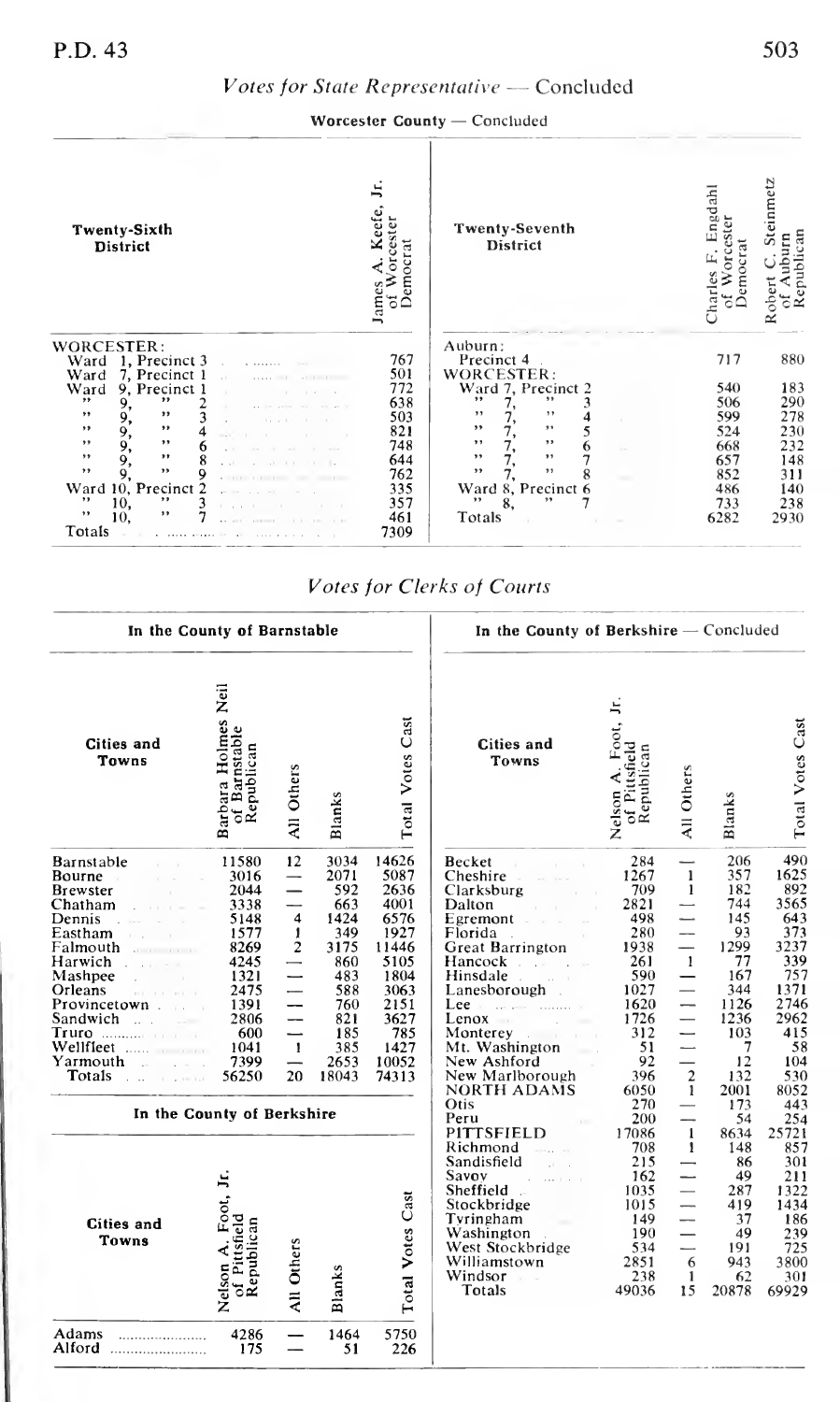Ashfield

**Buckland** 

Colrain

Conway

Deerfield

Bernardston

Charlemont

Total Votes Cast

5428

13299

 $19314$ 

 $\frac{2523}{12032}$ 

1606

2784

2461

3574

5977

26480

36243

6545

3102

12868

17915

1980

1894

2262

2325

7855

9461

3827

1689

2529

19165

12506

3001

1980

1399

Total Votes Cast

773

904

1004

 $\frac{510}{772}$ 

 $710$ 

2255

anks

ã

67

 $\frac{37}{73}$ 

 $\frac{29}{45}$ 

šō

 $144$ 

इं

307664

22534

20391

12986

#### Votes for Clerks of Courts — Continued

#### In the County of Essex In the County of Bristol James Dennis Leary<br>of Peabody<br>Democratic Cities and<br>Towns<br> $\overline{C}$   $\overline{C}$ <br> $\overline{C}$ <br> $\overline{C}$ <br> $\overline{C}$ <br> $\overline{C}$ <br> $\overline{C}$ <br> $\overline{C}$ <br> $\overline{C}$ <br> $\overline{C}$ <br> $\overline{C}$ <br> $\overline{C}$ <br> $\overline{C}$ <br> $\overline{C}$ <br> $\overline{C}$ <br> $\overline{C}$ <br> $\overline{C}$ <br> $\overline{C}$ <br> $\overline{C}$ <br> $\overline{C}$ <br> $\overline{C}$ <br> $\overline{C}$ <br> $\overline{C$ Cast Grant of Fall River<br>Democratic Cities and Total Votes Towns TownsOthers Others anks Blanks  $\overline{z}$ दं ≂ 1845 3458 986 4444 Amesbury 3583 Acushnet  $\frac{2}{4}$ 4165 8952  $\overline{c}$ 3736 12690 Andover 9132 **ATTLEBORO** 6349  $996$ 12961  $705$ 291 **BEVERLY** Berkley J  $958$ 1565 5224  $\mathbf{1}$  $4826$ <br>579 10051 Boxford Dartmouth 2387 8870  $\mathbf{1}$ 3161 1808 ۰ Danvers Dighton 2284<br>3193  $992$ 614 4744 Essex Easton  $\mathbf{1}$ 7205 1880 903 4012 Georgetown<br>GLOUCESTER Fairhaven Fairnaven<br>FALL RIVER 8913  $\frac{1}{4}$ 4069 29021 8818 37839 1875 517 2392 1747 714  $\overline{\phantom{0}}$ Groveland Freetown 2333  $\frac{1}{7}$ 1240 1564 3932 Hamilton Mansfield 28965  $10$ 9387 38362 **HAVERHILL**  $14729$ 5655 **NEW BEDFORD** ó 1884  $5923$ 2432 8355 **Ipswich** 4087 N. Attleborough  $\overline{\phantom{0}}$ 21362  $\frac{10}{2}$ 5108 1202 4383 LAWRENCE Norton 3180  $\mathbf{1}$ 9714  $\frac{1072}{923}$ 3753 26527 Raynham 2680  $\mathbf{1}$  $2196$ <br> $1272$ 3175 Lynnfield 4349  $\frac{1}{3}$ 2252 Rehoboth  $1285$ 1827 5585 Manchester Seekonk 4300  $\sim$ 4565 1815 9666 Marblehead 8303 Somerset 7851 1392 588 5544  $\mathbf{1}$ 1410 6955 Merrimac Swansea  $\overline{\mathbf{s}}$ 13891 4019 18407 TAUNTON 12423 5984 Methuen 521 4465 1571 6036 Middleton 1373 Westport i 572 690 141314 16 53875 195205 Nahant Totals  $1518$  $\mathbf{1}$ 806 Newbury 2889 NEWBURYPORT 4966 In the County of Dukes County 2521<br>4232 6940 North Andover  $\overline{19}$ PEABODY 18283  $\frac{125}{2}$ Rockport 2435 ÷ 1123 566 Rowley Η. **SALEM** 13991 5174  $\frac{1}{2}$ Sollitto, .<br>Bluffs Salisbury 1680 848 9024 3480 Votes Cast Saugus  $4236$ 3493 -Swampscott Cities and 1939 1062 ican Topsfield **Towns** 1206  $774$ <br>543 Wenham  $\overline{\phantom{0}}$ of Oak I<br>Republic  $rac{E}{0ak}$ **Other:** West Newbury 856  $\overline{69}$ 88010 Totals 219585 Joseph Blanks Total  $\overline{a}$  $\frac{373}{1356}$ <br> $\frac{123}{74}$ 264 108 Chilmark  $\mathbf{1}$ Edgartown 1046 310  $\frac{53}{12}$ Gay Head 70  $62$ Gosnold  $\frac{3}{3}$  $\frac{220}{338}$ 1165 Oak Bluffs 942  $1214$ 1555 Tisbury Tisbury<br>West Tisburv  $\frac{1}{4}$  $\frac{1}{7}$ 159 576 4015  $\overline{7}$ 1200 5222 Totals In the County of Franklin mas W. Merrigan<br>Greenfield<br>emocratic ohn R. Moseley<br>of Montague<br>Republican Cities and Thomas W. amocrat Towns Others

John

403

530

 $541$ 

 $304$ 

367

 $300$ 

877

ซี่คื

303

337

390<br>177

360

330

1234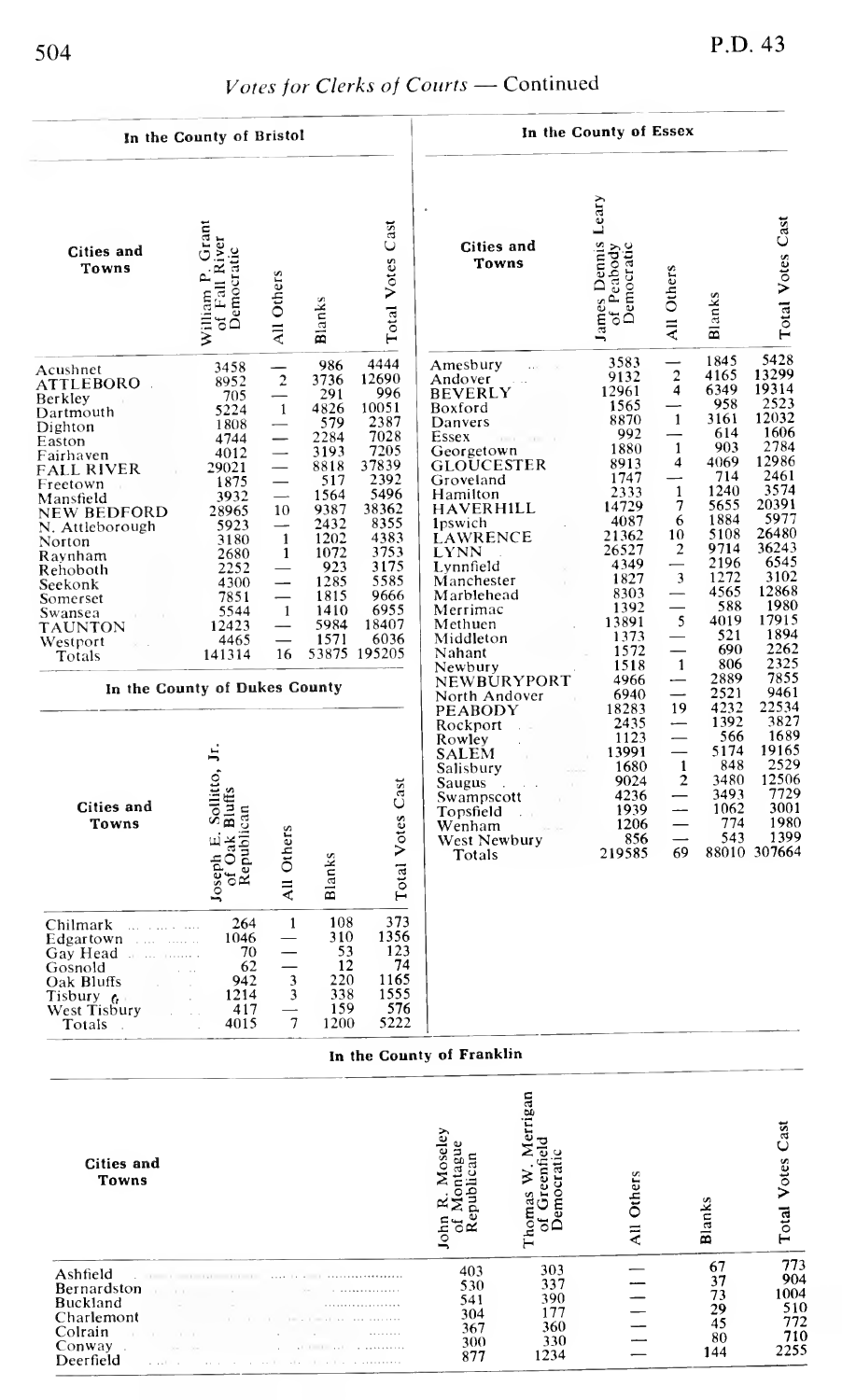|                                                                                                                                                                                                                                                                                                                                                                                                                                                                                                                                                                                                                                                                                                                                                                                                                                                                                                                                                            |                                                                                                                                                                                                  |                                                                                                                                                                         |                                                                                                                                                                                               |                                                                                                                                                                                              |                                                                                                                                                                                                                                                                   | In the County of Franklin - Concluded                                                                                             |                                                                                                                                                                                                              |                    |                                                                                                                                                           |                                                                                                                                               |
|------------------------------------------------------------------------------------------------------------------------------------------------------------------------------------------------------------------------------------------------------------------------------------------------------------------------------------------------------------------------------------------------------------------------------------------------------------------------------------------------------------------------------------------------------------------------------------------------------------------------------------------------------------------------------------------------------------------------------------------------------------------------------------------------------------------------------------------------------------------------------------------------------------------------------------------------------------|--------------------------------------------------------------------------------------------------------------------------------------------------------------------------------------------------|-------------------------------------------------------------------------------------------------------------------------------------------------------------------------|-----------------------------------------------------------------------------------------------------------------------------------------------------------------------------------------------|----------------------------------------------------------------------------------------------------------------------------------------------------------------------------------------------|-------------------------------------------------------------------------------------------------------------------------------------------------------------------------------------------------------------------------------------------------------------------|-----------------------------------------------------------------------------------------------------------------------------------|--------------------------------------------------------------------------------------------------------------------------------------------------------------------------------------------------------------|--------------------|-----------------------------------------------------------------------------------------------------------------------------------------------------------|-----------------------------------------------------------------------------------------------------------------------------------------------|
| Cities and<br>Towns                                                                                                                                                                                                                                                                                                                                                                                                                                                                                                                                                                                                                                                                                                                                                                                                                                                                                                                                        |                                                                                                                                                                                                  |                                                                                                                                                                         |                                                                                                                                                                                               |                                                                                                                                                                                              | John R. Moseley<br>of Montague<br>Republican                                                                                                                                                                                                                      | Thomas W. Merrigan<br>of Greenfield<br>Democratic                                                                                 | All Others                                                                                                                                                                                                   |                    | Blanks                                                                                                                                                    | Total Votes Cast                                                                                                                              |
| Erving<br>$\label{eq:1} \begin{array}{ll} \mathcal{L} & \mathcal{L}_{\text{GUT}}(\mathcal{L}_{\text{GUT}}) \end{array}$<br><b>Contractor</b><br>Gill<br>$\sim$<br>Greenfield<br>$\lambda$<br>$\sim$ $\sim$<br>Hawley<br>$\sim$<br>Heath<br>Leverett<br>$\sim$<br>Leyden<br>Monroe<br>Montague<br>New Salem<br>Northfield .<br>Orange<br>$\label{eq:2.1} \begin{array}{ll} \mathbf{a} & \mathbf{a} & \mathbf{a} & \mathbf{a} & \mathbf{a} & \mathbf{a} & \mathbf{a} \\ \mathbf{a} & \mathbf{a} & \mathbf{a} & \mathbf{a} & \mathbf{a} & \mathbf{a} \\ \mathbf{a} & \mathbf{a} & \mathbf{a} & \mathbf{a} & \mathbf{a} & \mathbf{a} \\ \mathbf{a} & \mathbf{a} & \mathbf{a} & \mathbf{a} & \mathbf{a} & \mathbf{a} \\ \mathbf{a} & \mathbf{a} & \mathbf{a} & \mathbf{a} & \$<br>Rowe<br>Shelburne<br>Shutesbury<br>Sunderland<br>Warwick<br>Wendell<br>Whately<br>Totals<br>$\mathcal{L}_{\rm{max}}$                                                          |                                                                                                                                                                                                  | 348<br>367<br>4589<br>73<br>128<br>311<br>131<br>44<br>2061<br>164<br>754<br>1256<br>125<br>599<br>195<br>420<br>143<br>96<br>262<br>15388                              | 307<br>264<br>3749<br>41<br>88<br>270<br>94<br>48<br>2090<br>158<br>530<br>1315<br>79<br>310<br>195<br>653<br>122<br>173<br>367<br>13984                                                      | _______________<br>$\frac{1}{1}$                                                                                                                                                             |                                                                                                                                                                                                                                                                   | 41<br>37<br>589<br>11<br>24<br>123<br>10<br>5<br>211<br>$\frac{33}{79}$<br>157<br>14<br>38<br>83<br>215<br>34<br>59<br>58<br>2296 | 696<br>$\begin{array}{r} 668 \\ 668 \\ 8927 \\ 125 \\ 240 \\ 704 \\ 235 \end{array}$<br>$\frac{235}{97}$<br>4362<br>$355$<br>$355$<br>$2728$<br>$218$<br>$947$<br>473<br>,1288<br>299<br>329<br>687<br>31669 |                    |                                                                                                                                                           |                                                                                                                                               |
|                                                                                                                                                                                                                                                                                                                                                                                                                                                                                                                                                                                                                                                                                                                                                                                                                                                                                                                                                            | In the County of Hampden                                                                                                                                                                         |                                                                                                                                                                         |                                                                                                                                                                                               |                                                                                                                                                                                              |                                                                                                                                                                                                                                                                   |                                                                                                                                   | In the County of Hampshire                                                                                                                                                                                   |                    |                                                                                                                                                           |                                                                                                                                               |
| Cities and<br>Towns                                                                                                                                                                                                                                                                                                                                                                                                                                                                                                                                                                                                                                                                                                                                                                                                                                                                                                                                        | Shea<br>of Springfield<br>Democratic<br>Edward G.                                                                                                                                                | All Others                                                                                                                                                              | Blanks                                                                                                                                                                                        | Total Votes Cast                                                                                                                                                                             |                                                                                                                                                                                                                                                                   | Cities and<br>Towns                                                                                                               | Salvatore A. Polito<br>of Easthampton<br>Democratic                                                                                                                                                          | All Others         | Blanks                                                                                                                                                    | 2719<br>2719<br>404<br>404                                                                                                                    |
| Agawam<br>Blandford<br>$\sim$<br>Brimfield<br>Chester<br>CHICOPEE<br>East Longmeadow<br>Granville<br>$\label{eq:2} \begin{array}{ll} \mathcal{L}_{\mathcal{A}}(x,y) = \mathcal{L}_{\mathcal{A}}(x,y) \mathcal{L}_{\mathcal{A}}(x,y) \mathcal{L}_{\mathcal{A}}(x,y) \mathcal{L}_{\mathcal{A}}(x,y) \mathcal{L}_{\mathcal{A}}(x,y) \mathcal{L}_{\mathcal{A}}(x,y) \mathcal{L}_{\mathcal{A}}(x,y) \mathcal{L}_{\mathcal{A}}(x,y) \mathcal{L}_{\mathcal{A}}(x,y) \mathcal{L}_{\mathcal{A}}(x,y) \mathcal{L}_{\mathcal{A}}(x,y) \mathcal{L}_{\mathcal{A}}($<br>Hampden<br>Holland<br>$\frac{1}{2}$ .<br>HOLYOKE<br>Longmeadow<br>Ludlow<br>$\alpha$ , $\alpha$ (see<br>Monson<br>Montgomery<br>Palmer<br>$\mathcal{L}(\mathcal{L}(\mathcal{L})) \rightarrow \mathcal{L}(\mathcal{L}(\mathcal{L}))$<br>Russell<br>Southwick<br>SPRINGFIELD<br>Tolland<br>$\alpha$ , $\beta$ , $\beta$<br>Wales<br>West Springfield<br>WESTFIELD<br>Wilbraham<br>$\sim$<br>Totals | 6919<br>369<br>795<br>404<br>20876<br>4437<br>427<br>1623<br>503<br>10889<br>6746<br>6794<br>2405<br>218<br>4383<br>548<br>2460<br>31640<br>109<br>$\frac{373}{7583}$<br>11486<br>4189<br>126176 | $\frac{1}{1}$ $\frac{1}{1}$ $\frac{1}{6}$ $\frac{1}{1}$ $\frac{1}{1}$ $\frac{1}{1}$ $\frac{1}{2}$ $\frac{1}{1}$ $\frac{1}{1}$ $\frac{1}{1}$ $\frac{1}{1}$ $\frac{1}{1}$ | 3600<br>156<br>276<br>139<br>5668<br>2369<br>187<br>469<br>165<br>8763<br>2199<br>1761<br>700<br>80<br>1305<br>$\frac{158}{575}$<br>22642<br>46<br>95<br>4923<br>$\frac{3714}{2243}$<br>62233 | 10519<br>525<br>1071<br>543<br>26550<br>6806<br>614<br>2092<br>668<br>19652<br>8947<br>8556<br>3105<br>298<br>5688<br>706<br>3035<br>54282<br>155<br>468<br>12506<br>15202<br>6432<br>188420 | Amherst<br>Belchertown<br>Chesterfield<br>Cummington<br>Easthampton<br>Goshen<br>Granby<br>Hadley<br>Hatfield<br>Huntington<br>Middlefield<br>Pelham<br>Plainfield<br>South Hadley<br>Southampton<br>Ware<br>Westhampton<br>Williamsburg<br>Worthington<br>Totals | NORTHAMPTON                                                                                                                       | 5963<br>1951<br>301<br>318<br>5893<br>210<br>1620<br>1720<br>1335<br>573<br>135<br>10393<br>127<br>$6328$<br>1412<br>3254<br>384<br>891<br>341<br>43544                                                      | $\frac{2}{1}$<br>5 | $\frac{5177}{767}$<br>103<br>85<br>1401<br>81<br>881<br>$\frac{573}{321}$<br>46<br>3347<br>184<br>58<br>2009<br>413<br>1204<br>119<br>295<br>127<br>17416 | $\frac{403}{7294}$<br>2501<br>2293<br>1656<br>798<br>181<br>13740<br>579<br>$\frac{185}{8339}$<br>1825<br>4458<br>503<br>1186<br>468<br>60965 |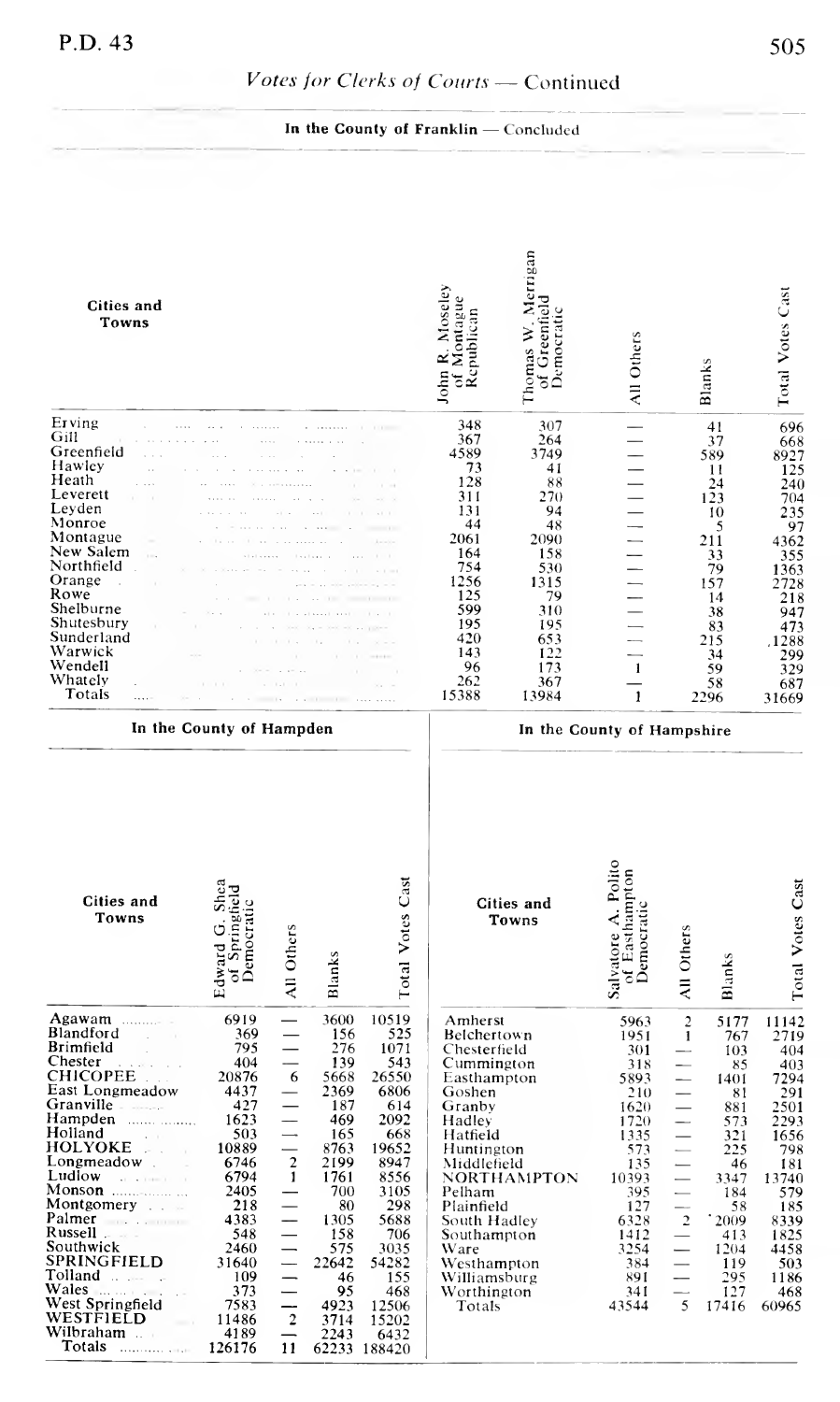#### In the County of Middlesex

| Cities and<br>Towns                               |                                                                             | Sullivan<br>Cambridge<br>Democratic<br>Edward J.<br>ă | Needleman<br>publican<br>Newton<br>$\stackrel{\sim}{\simeq}$<br>Joan<br>.<br>Rej<br>ă | Others<br>₹,  | Blanks       | <b>Total Votes Cast</b> |
|---------------------------------------------------|-----------------------------------------------------------------------------|-------------------------------------------------------|---------------------------------------------------------------------------------------|---------------|--------------|-------------------------|
| Acton                                             |                                                                             | 3402                                                  | 4195                                                                                  |               | 1025         | 8622                    |
| Arlington                                         | .<br>and and<br>and a                                                       | 18132                                                 | 7322                                                                                  | 5             | 2753         | 28212                   |
| Ashby<br>Ashland                                  | $\lambda$<br><b>State Street</b>                                            | 603<br>2431                                           | 393<br>1264                                                                           |               | 106<br>497   | 1102<br>4192            |
| $\mathcal{L} = \mathcal{L}$<br>Aver<br>$\sim$ 100 | record and an                                                               | 1448                                                  | 560                                                                                   |               | 200          | 2208                    |
| Bedford                                           |                                                                             | 2592                                                  | 2445                                                                                  |               | 943          | 5980                    |
| Belmont                                           |                                                                             | 8728                                                  | 5750                                                                                  |               | 1945         | 16423                   |
| Billerica                                         | <b>Contract</b>                                                             | 8799                                                  | 3694                                                                                  |               | 1329         | 13822                   |
| Boxborough                                        |                                                                             | 525                                                   | 515                                                                                   |               | 171          | 1211                    |
| Burlington                                        | mark and                                                                    | 6374                                                  | 2940                                                                                  |               | 1287         | 10601                   |
| CAMBRIDGE<br>Carlisle                             | the contract of the con-                                                    | 26472<br>590                                          | 9401<br>937                                                                           |               | 7357         | 43230                   |
| Chelmsford                                        | or a company of<br>$-100 - 100$                                             | 8593                                                  | 5651                                                                                  |               | 192<br>1350  | 1719<br>15597           |
| Concord                                           |                                                                             | 3273                                                  | 4272                                                                                  | $\frac{1}{3}$ | 1325         | 8871                    |
| Dracut                                            |                                                                             | 7070                                                  | 2046                                                                                  |               | 824          | 9940                    |
| Dunstable                                         | $\sim$                                                                      | 384                                                   | 285                                                                                   |               | 80           | 749                     |
| EVERETT                                           |                                                                             | 11132                                                 | 2939                                                                                  |               | 4225         | 18296                   |
| Framingham<br>Groton                              |                                                                             | 17209                                                 | 9929                                                                                  |               | 3297         | 30435                   |
| Holliston                                         | The Committee of the                                                        | 1296<br>3081                                          | 1042<br>2321                                                                          |               | 300<br>604   | 2638<br>6006            |
| Hopkinton                                         | and the company                                                             | 1761                                                  | 1057                                                                                  |               | 383          | 3201                    |
| Hudson                                            |                                                                             | 4497                                                  | 1692                                                                                  |               | 778          | 6967                    |
| Lexington                                         |                                                                             | 6822                                                  | 7119                                                                                  | $\frac{1}{2}$ | 3188         | 17131                   |
| Lincoln .                                         |                                                                             | 956                                                   | 1421                                                                                  |               | 491          | 2868                    |
| Littleton<br><b>LOWELL</b>                        | and the contract of the con-                                                | 1746                                                  | 1237                                                                                  |               | 340          | 3323                    |
| MALDEN                                            |                                                                             | 26872<br>16682                                        | 7506<br>4968                                                                          |               | 3118         | 37496                   |
| MARLBOROUGH                                       |                                                                             | 8792                                                  | 3274                                                                                  |               | 3947<br>1463 | 25597<br>13529          |
| Mavnard                                           |                                                                             | 3059                                                  | 1085                                                                                  |               | 498          | 4642                    |
| <b>MEDFORD</b>                                    |                                                                             | 20661                                                 | 5559                                                                                  | $\mathbf{1}$  | 3368         | 29589                   |
| MELROSE                                           |                                                                             | 7997                                                  | 5429                                                                                  |               | 2585         | 16011                   |
| Natick                                            |                                                                             | 7286                                                  | 4787                                                                                  |               | 2870         | 14943                   |
| <b>NEWTON</b><br>North Reading                    | $\sim 10-10$                                                                | 19891                                                 | 19202                                                                                 | $\mathbf{1}$  | 6728         | 45822                   |
| Pepperell                                         | <b>Service</b>                                                              | 3328<br>1745                                          | 1759<br>841                                                                           | $\frac{1}{2}$ | 526<br>293   | 5613                    |
| Reading                                           |                                                                             | 5893                                                  | 4966                                                                                  |               | 1271         | 2881<br>12130           |
| Sherborn                                          | a construction of person                                                    | 648                                                   | 1261                                                                                  |               | 267          | 2176                    |
| Shirley                                           | the company of the company of the company                                   | 1011                                                  | 454                                                                                   |               | 188          | 1653                    |
| SOMERVILLE                                        | $\sim$                                                                      | 23564                                                 | 4544                                                                                  |               | 3796         | 31904                   |
| Stoneham<br>Stow                                  |                                                                             | 6608                                                  | 2885                                                                                  | $\frac{1}{1}$ | 1189         | 10682                   |
| $\sim$<br>Sudbury                                 | The Control                                                                 | 1012                                                  | 1010                                                                                  |               | 274          | 2297                    |
| Tewksbury                                         | the contract of the contract of<br><b>CONTRACTOR</b><br><b>Construction</b> | 2724<br>6936                                          | 3407<br>2531                                                                          |               | 1223<br>782  | 7354<br>10249           |
| Townsend                                          | THE R. P. LEWIS CO., LANSING MICH.                                          | 1386                                                  | 748                                                                                   | $\frac{1}{1}$ | 257          | 2392                    |
| Tvngsborough                                      | $\sim$ 1000 $\sim$                                                          | 1497                                                  | 616                                                                                   |               | 179          | 2292                    |
| Wakefield                                         | the second company was an as-                                               | 7927                                                  | 3881                                                                                  | $\frac{1}{1}$ | 1543         | 13352                   |
| WALTHAM                                           | the contract of the managers and                                            | 13298                                                 | 5952                                                                                  |               | 4866         | 24116                   |
| Watertown<br>Wayland                              | $\mathcal{L}(\mathcal{L})$ , and the contract of $\mathcal{L}(\mathcal{L})$ | 11313<br>2660                                         | 4525<br>3643                                                                          | $\frac{1}{3}$ | 3162         | 19005                   |
| Westford                                          |                                                                             | 3394                                                  | 2105                                                                                  |               | 787<br>549   | 7091<br>6048            |
| Weston                                            | the committee about the committee                                           | 1881                                                  | 3635                                                                                  |               | 719          | 6235                    |
| Wilmington                                        | <b>Contract Contract Contract</b>                                           | 4361                                                  | 1939                                                                                  |               | 1166         | 7466                    |
| Winchester                                        |                                                                             | 5068                                                  | 4335                                                                                  |               | 1973         | 11376                   |
| <b>WOBURN</b>                                     |                                                                             | 10916                                                 | 3947                                                                                  |               | 2408         | 17271                   |
| Totals                                            |                                                                             | 376326                                                | 191221                                                                                | 24            | 86985        | 654556                  |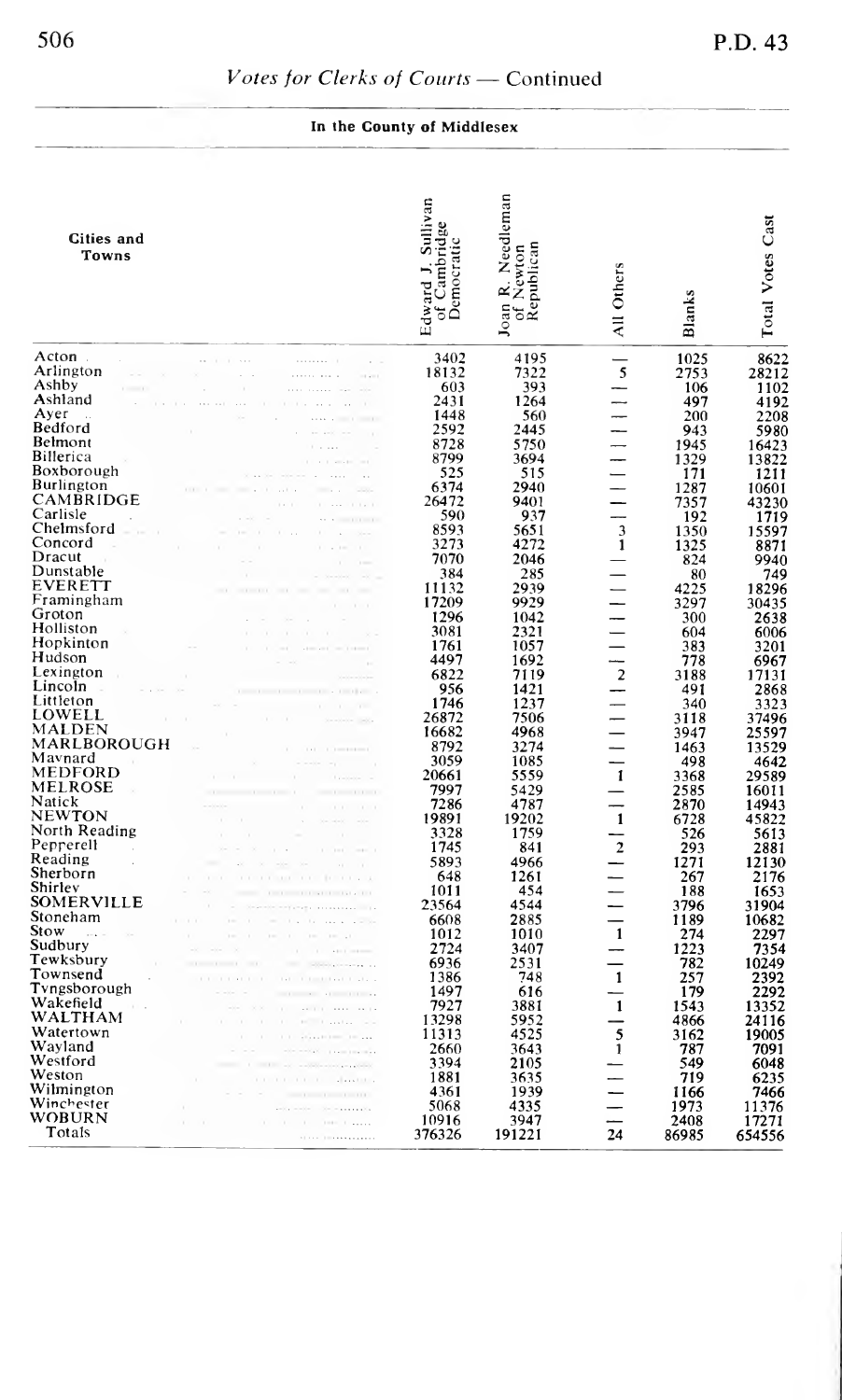# Votes for Clerks of Courts — Continued

|                                                                                                                                                                                                                                                                                                                                                                                            | In the County of Nantucket                           |                         |                                      |                                        |                                                                                                                                                                                                                            | In the County of Norfolk - Concluded                                                                                                                                                                                       |                                                                                                           |                                                       |                                                                                                                                                                                                            |                                                                                                                                                                                                                                  |
|--------------------------------------------------------------------------------------------------------------------------------------------------------------------------------------------------------------------------------------------------------------------------------------------------------------------------------------------------------------------------------------------|------------------------------------------------------|-------------------------|--------------------------------------|----------------------------------------|----------------------------------------------------------------------------------------------------------------------------------------------------------------------------------------------------------------------------|----------------------------------------------------------------------------------------------------------------------------------------------------------------------------------------------------------------------------|-----------------------------------------------------------------------------------------------------------|-------------------------------------------------------|------------------------------------------------------------------------------------------------------------------------------------------------------------------------------------------------------------|----------------------------------------------------------------------------------------------------------------------------------------------------------------------------------------------------------------------------------|
| <b>Cities</b> and<br>Towns                                                                                                                                                                                                                                                                                                                                                                 | E. Whelden<br>of Nantucket<br>Republican<br>Gertrude | All Others              | <b>Blanks</b>                        | Cast<br>Total Votes                    |                                                                                                                                                                                                                            | <b>Cities and</b><br>Towns                                                                                                                                                                                                 |                                                                                                           | All Others                                            | Blanks                                                                                                                                                                                                     | Total Votes Cast                                                                                                                                                                                                                 |
| Nantucket<br>.<br>Totals<br>.                                                                                                                                                                                                                                                                                                                                                              | 2200<br>2200                                         |                         | 463<br>463                           | 2663<br>2663                           | Cohasset<br>Dedham                                                                                                                                                                                                         |                                                                                                                                                                                                                            | 2694<br>9888                                                                                              |                                                       | 1490<br>3909                                                                                                                                                                                               | 4184<br>13797                                                                                                                                                                                                                    |
|                                                                                                                                                                                                                                                                                                                                                                                            | In the County of Norfolk                             |                         |                                      |                                        | Dover<br>Foxborough<br>Franklin                                                                                                                                                                                            |                                                                                                                                                                                                                            | 1735<br>4490<br>5677                                                                                      |                                                       | 1032<br>1695                                                                                                                                                                                               | 2771<br>6185<br>7673                                                                                                                                                                                                             |
| <b>Cities and</b><br>Towns                                                                                                                                                                                                                                                                                                                                                                 | John P. Concannon<br>of Braintree<br>Democratic      | All Others              | <b>Blanks</b>                        | Total Votes Cast                       | Holbrook<br>Medfield<br>Medway<br>Millis<br>Milton<br>Needham<br>Norfolk<br>Norwood<br>Plainville<br>QUINCY<br>Randolph<br>Sharon<br>Stoughton                                                                             | $\sim$                                                                                                                                                                                                                     | 4207<br>3481<br>2199<br>11207<br>11074<br>1661<br>11676<br>1842<br>32284<br>10284<br>4814<br>6326<br>6844 | $-4$ $-2$ $-1$ $-1$ $-1$ $-2$ $-7$ $-2$ $-1$ $-4$ 9 1 | 1994<br>1322<br>1532<br>1034<br>999<br>4431<br>5792<br>646<br>3530<br>686<br>11713<br>3758<br>2489<br>4799                                                                                                 | 5529<br>5013<br>3794<br>3198<br>15638<br>16866<br>2307<br>15206<br>2528<br>44004<br>14042<br>7303<br>11127<br>9121                                                                                                               |
| Avon<br>Bellingham<br><b>Braintree</b><br>Brookline<br>Canton                                                                                                                                                                                                                                                                                                                              | 1884<br>4784<br>14504<br>15007<br>7009               | $\overline{\mathbf{4}}$ | 637<br>1287<br>4312<br>14165<br>2418 | 2521<br>6071<br>18820<br>29172<br>9427 | Walpole<br>Wellesley<br>Westwood<br>Weymouth<br>Wrentham<br>Totals                                                                                                                                                         | $\sim$                                                                                                                                                                                                                     | 8967<br>5302<br>18830<br>1933<br>213362                                                                   | 35                                                    | 2276<br>6057<br>2255<br>7312<br>922<br>94492                                                                                                                                                               | 15028<br>7566<br>26143<br>307889                                                                                                                                                                                                 |
|                                                                                                                                                                                                                                                                                                                                                                                            |                                                      |                         |                                      |                                        | In the County of Plymouth                                                                                                                                                                                                  |                                                                                                                                                                                                                            |                                                                                                           |                                                       |                                                                                                                                                                                                            |                                                                                                                                                                                                                                  |
| <b>Cities and</b><br>Towns                                                                                                                                                                                                                                                                                                                                                                 |                                                      |                         |                                      |                                        | Arthur T. Murphy<br>of Brockton<br>Republican                                                                                                                                                                              | Francis R. Powers<br>of Scituate<br>Democratic                                                                                                                                                                             | All Others                                                                                                |                                                       | <b>Blanks</b>                                                                                                                                                                                              | <b>Total Votes Cast</b>                                                                                                                                                                                                          |
| Bridgewater<br><b>BROCKTON</b><br>Carver<br>Duxbury<br>Duxbury<br>East Bridgewater<br>Halifax<br>antes a monitorio comunicamente con interna<br><b>Hanover</b><br>Hanson<br>Hingham<br>Hull<br>Lakeville<br>Marion<br>Marshfield<br>Mattapoisett<br>Middleborough<br>Norwell<br>.<br>Pembroke<br>Plymouth<br>Plympton<br>Rochester<br>Rockland<br>Scituate<br>Wareham<br>Whitman<br>Totals | met i dele mien millionismum distintamentu           |                         |                                      |                                        | 2407<br>2835<br>15174<br>785<br>2886<br>1818<br>1016<br>2154<br>1378<br>4496<br>954<br>1362<br>1270<br>1140<br>2938<br>1543<br>2891<br>1736<br>1936<br>4729<br>384<br>565<br>1965<br>2759<br>3076<br>1846<br>2333<br>68376 | 3194<br>2804<br>16458<br>1022<br>2091<br>1906<br>1209<br>2572<br>1659<br>4796<br>3230<br>1610<br>910<br>648<br>5457<br>1021<br>2729<br>2010<br>2902<br>5814<br>346<br>451<br>3997<br>5447<br>3199<br>1088<br>3232<br>81802 | $\mathbf{1}$<br>5                                                                                         | 17653                                                 | $\frac{515}{670}$<br>3174<br>171<br>503<br>501<br>204<br>$\frac{516}{312}$<br>1253<br>583<br>289<br>239<br>193<br>886<br>288<br>567<br>706<br>512<br>2499<br>107<br>107<br>672<br>808<br>707<br>235<br>436 | 6116<br>6310<br>34807<br>1979<br>5480<br>4225<br>2429<br>5243<br>3349<br>10545<br>4767<br>3261<br>2419<br>1981<br>9281<br>2852<br>6188<br>4452<br>5350<br>13042<br>837<br>1123<br>6634<br>9014<br>6982<br>3169<br>6001<br>167836 |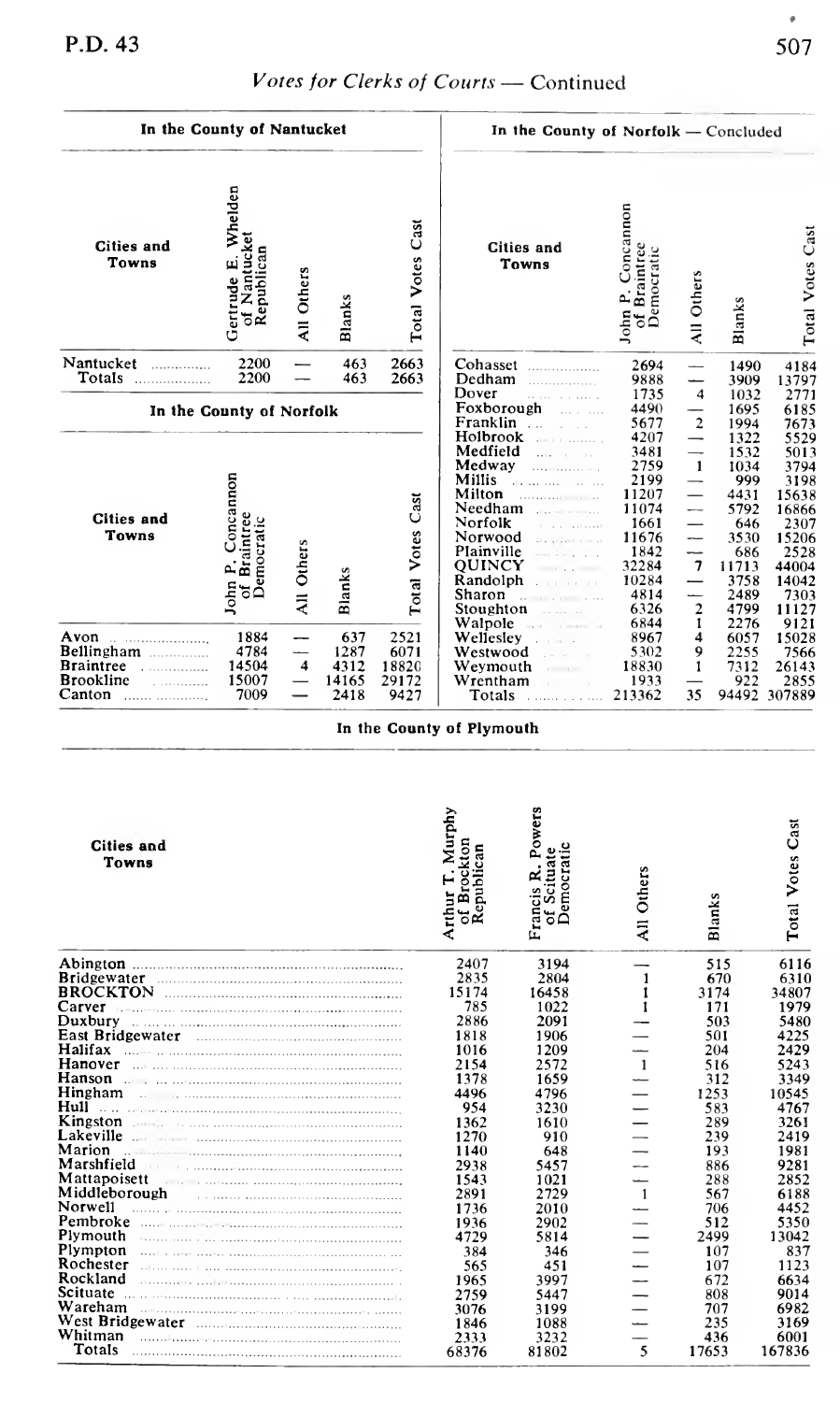# In the County of Suffolk In the County of Worcester — Concluded Supreme Judicial John E. Powers<br>of Boston<br>Democratic<br>All Others Total Votes Cast Cities and Blanks **BOSTON 101991 3 94399 196393 1 21254 1 3670 11254 REVERE 13584 1 3670 11254 PM**<br> **REVERE 13584 — 7306 20890 Winthrop 5566 — 4411 9977**<br> **Totals — 128724 4 109786 238514** 4 109786 238514 (Civil Business) Total Votes Cast Cities and<br>Towns<br>Towns<br>Conservation Towns  $\frac{8}{3}$  $\frac{6}{3}$  $\frac{1}{3}$  $\frac{1}{3}$   $\frac{1}{3}$ ਰੂਖੋਬ<br>ਬੁਖ਼ਬ BOSTON 98647 4 97742 196393 M<br>CHELSEA 7771 1 3482 11254 MELSEA 7771 1 3482 11254<br>Winthrop 13649 — 7241 9977 Mi Vinthrop 5506 - 4471 9977<br>Totals 125573 5 112936 238514 (Criminal Business) Total Votes Cast <sup>u</sup><sup>M</sup> .«s Cities and Towns «»§ 5 s < **BOSTON 93375 6 103012 196393 CHELSEA 7431 1 1254 11254 PREVERE 13266 — 7624 1225 11254 PREVERE 1326**<br> **REVERE 13266 — 7624 20890 Winthrop 5354 — 4623 9977**<br> **Totals — 119426 7 119081 238514** 7 119081 238514 In the County of Worcester Cities and<br>Towns<br>Towns<br>Example: J. Philbin<br>Phillip J. Philbin<br>Cocordic Total Votes Cast Towns All Others Blanks 396 1781<br>216 4828 Ashburnham  $\frac{1385}{3611}$  - 1 Athol 1216

| <b>Cities and</b><br>Towns                                                                                                                                                                                                                                                                               | Philip J. Phil<br>of Clinton | Blanks                                                                                                                                                                                                                                                                                                                                                                                                                                                                                                                          | Total Votes Cast                                                                                                                                                                                                                                                                                                                                                                                                                                                                                                                           |
|----------------------------------------------------------------------------------------------------------------------------------------------------------------------------------------------------------------------------------------------------------------------------------------------------------|------------------------------|---------------------------------------------------------------------------------------------------------------------------------------------------------------------------------------------------------------------------------------------------------------------------------------------------------------------------------------------------------------------------------------------------------------------------------------------------------------------------------------------------------------------------------|--------------------------------------------------------------------------------------------------------------------------------------------------------------------------------------------------------------------------------------------------------------------------------------------------------------------------------------------------------------------------------------------------------------------------------------------------------------------------------------------------------------------------------------------|
| Auburn<br>Barre<br>Berlin<br>Berlin (1986)<br>Backstone 8338<br>Bookheld 1308<br>Bookheld 1308<br>Bookheld 1308<br>Bookheld 1308<br>Charlotter (1322<br>Charlotter 1322<br>Charlotter 1327<br>ETTCHBURG 13875<br>Grafton 1387<br>Grafton 1413<br>Graftone 44130<br>Hardwick 1387<br>Grafton 1412<br>Hard | 6064<br>1591<br>833          | 2011<br>463<br>267<br>524<br>409<br>415<br>283<br>579<br>974<br>410<br>954<br>237<br>3198<br>1985<br>1348<br>254<br>720<br>3070<br>636<br>212<br>595<br>$\frac{982}{3117}$<br>$\frac{875}{482}$<br>2802<br>1248<br>149<br>99<br>$\frac{514}{1296}$<br>1874<br>133<br>1266<br>$\frac{562}{165}$<br>$\frac{95}{95}$<br>$\frac{317}{112}$<br>$\frac{420}{2785}$<br>$\frac{973}{2873}$<br>$\frac{2873}{1013}$<br>$\frac{513}{867}$<br>694<br>448<br>565<br>854<br>403<br>1646<br>740<br>358<br>1980<br>562<br>419<br>18746<br>74103 | 8075<br>2055<br>1100<br>2962<br>$\frac{1248}{1721}$<br>1081<br>2403<br>6036<br>1743<br>3705<br>904<br>17073<br>8738<br>5479<br>1102<br>1991<br>7195<br>2252<br>2771<br>2462<br>4273<br>15130<br>3941<br>1488<br>10678<br>5710<br>823<br>334<br>1989<br>5035<br>5527<br>488<br>$488$<br>$191$<br>$1959$<br>$614$<br>$425$<br>$1054$<br>449<br>$\frac{1741}{11270}$<br>6974<br>4723<br>2324<br>2618<br>2483<br>2615<br>1950<br>$1950$<br>$4081$<br>$1750$<br>$6794$<br>$3379$<br>$1354$<br>$6534$<br>$2442$<br>$2781$<br>$69742$<br>$289417$ |

### Votes for Clerks of Courts — Concluded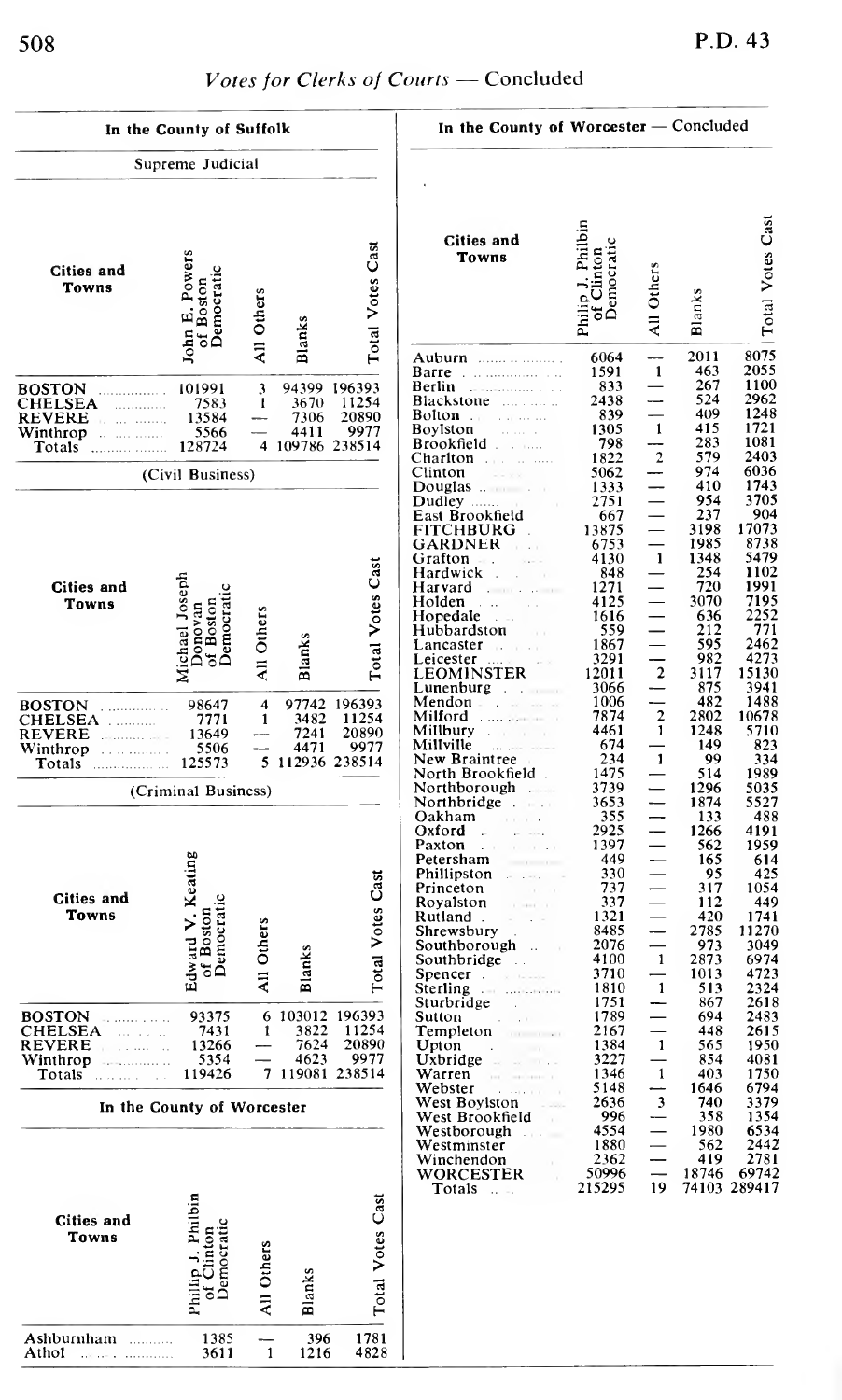#### Votes for Register of Deeds

**P.D.** 43  $509$ Barnstable District Votes Cast Cities and nuesand  $\geq \geq \geq 0$ anks  $\bar{z}$ ≅ Barnstable <sup>11315</sup> — <sup>3311</sup> <sup>14626</sup> Bourne <sup>2989</sup> — <sup>2098</sup> <sup>5087</sup> Bourne<br>
Brewster 2969 — 2098 5087<br>
Chatham 3367 — 574 2636<br>
Chatham 3367 — 1385 6576<br>
Chatham 1583 — 1385 6576<br>
Eastham 1583 — 3364 11446 Eg<br>
Eastham 1582 — 3364 11446 Eg<br>
Falmouth 4382 — 3364 11446 Eg<br>
Mashpee 2493 — 376 Wellfleet <sup>1023</sup> — <sup>404</sup> <sup>1427</sup> Yarmouth <sup>7425</sup> — <sup>2627</sup> <sup>10052</sup> Wellfleet  $\begin{array}{r} 1023 \\ 1023 \\ 1425 \\ \end{array}$   $\begin{array}{r} 163 \\ -404 \\ 1427 \\ -2627 \\ 10052 \\ \end{array}$ <br>
Totals 55938 - 18375 74313 Berkshire Middle District **Total Votes Cast**  $T$ owns<br>  $\begin{array}{ll}\n\text{Thus, and} \\
\downarrow \text{A} & \downarrow \text{A} \\
\downarrow \text{B} & \downarrow \text{C} \\
\downarrow \text{C} & \downarrow \text{C} \\
\downarrow \text{C} & \downarrow \text{C} \\
\downarrow \text{C} & \downarrow \text{C} \\
\downarrow \text{C} & \downarrow \text{C} \\
\downarrow \text{C} & \downarrow \text{C} \\
\downarrow \text{C} & \downarrow \text{C} \\
\downarrow \text{C} & \downarrow \text{C} \\
\downarrow \text{C} & \downarrow \text{C} \\
\downarrow \text{C} & \downarrow \text{$ Cities and<br>Towns  $\frac{1}{2}$  on  $\frac{1}{2}$  on  $\frac{1}{2}$  on  $\frac{1}{2}$  and  $\frac{1}{2}$  and  $\frac{1}{2}$  and  $\frac{1}{2}$  and  $\frac{1}{2}$  and  $\frac{1}{2}$  and  $\frac{1}{2}$  and  $\frac{1}{2}$  and  $\frac{1}{2}$  and  $\frac{1}{2}$  and  $\frac{1}{2}$  and  $\frac{1}{2}$  and  $\frac{1}{2}$  and Becket 127 285 78 490 Dalton 143 3565 872 2550 180 553 Hinsdale  $\frac{757}{2746}$ Lee 538 1815 393<br>292 Lenox 576 2094  $2962$  $\frac{22}{61}$   $\frac{225}{180}$  - $\frac{96}{13}$  $\frac{1502}{443}$ Otis<br>Peru PITTSFIELD 4873  $1891$ 5721  $\overline{\phantom{a}}$ Richmond  $857$  $28$ 205 624 Stockbridge  $\frac{573}{52}$  $164$ 1434  $\frac{897}{123} =$ Tyringham Washington . Ϊĭ 186 52 64  $\frac{64}{8043}$   $\frac{158}{28461}$  -  $\frac{17}{3150}$   $\frac{239}{39654}$ Totals **Berkshire Northern District** 

| Cities and<br>Towns | dams<br>crati<br>Edward<br>Buckley<br>uckley | All Others    | Blanks | Cast<br>Total Votes |  |
|---------------------|----------------------------------------------|---------------|--------|---------------------|--|
| Adams               | 4573                                         |               | 1177   | 5750                |  |
| Cheshire            | 1269                                         |               | 354    | 1625                |  |
| Clarksburg          | 732                                          | $\frac{2}{2}$ | 158    | 892                 |  |
| Florida             | 285                                          |               | 88     | 373                 |  |
| Hancock             | 249                                          |               | 89     | 339                 |  |
| Lanesborough        | 945                                          |               | 426    | 1371                |  |
| New Ashford         | 92                                           |               | 12     | 104                 |  |
| NORTH ADAMS         | 6667                                         |               | 1384   | 8052                |  |
| Savov               | 160                                          |               | 51     | 211                 |  |
| Williamstown        | 2798                                         | 17            | 985    | 3800                |  |
| Windsor             | 229                                          |               | 68     | 301                 |  |
| Totals              | 17999                                        | 27            | 4792   | 22818               |  |

|                                                                                                                                                              | <b>Berkshire Southern District</b>                                                                    |                                 |                                                                                                                   |                                                                                                                                    |
|--------------------------------------------------------------------------------------------------------------------------------------------------------------|-------------------------------------------------------------------------------------------------------|---------------------------------|-------------------------------------------------------------------------------------------------------------------|------------------------------------------------------------------------------------------------------------------------------------|
| Cities and<br>Towns                                                                                                                                          | Catherine B. Comerford<br>of Gt. Barrington<br>Republican                                             |                                 | Blanks                                                                                                            | Total Votes Cast                                                                                                                   |
| Alford<br>Egremont<br>Gt. Barrington<br>Monterey<br>Monterey<br>New Marlborough<br>Sandisfield<br>Sheffield<br>West Stockbridge<br>Totals                    | $\begin{array}{r} 187 \\ 528 \\ 2262 \\ 319 \\ 50 \\ 424 \\ 219 \\ 1071 \\ 548 \\ 5608 \end{array}$   | $\frac{1}{1}$<br>$\overline{2}$ | 39<br>115<br>975<br>9<br>ġ<br>$\frac{5}{7}$<br>106<br>$\frac{82}{51}$<br>$\frac{2}{1}$<br>1847                    | $\begin{array}{r} \boxed{226} \\ 643 \\ 3237 \\ 415 \\ 58 \\ 530 \\ 301 \\ 1322 \\ 725 \\ 7457 \end{array}$                        |
|                                                                                                                                                              | <b>Bristol Northern District</b>                                                                      |                                 |                                                                                                                   |                                                                                                                                    |
| <b>Cities and</b><br>Towns                                                                                                                                   | Henry G. Crapo<br>of Taunton<br>Republican                                                            |                                 | Blanks                                                                                                            | <b>Total Votes Cast</b>                                                                                                            |
| <b>ATTLEBORO</b><br>Berkley<br>Dighton<br>Easton<br>Mansfield<br>No. Attleborough<br>Norton<br>Norton<br>Raynham<br>Rehoboth<br>Seekonk<br>TAUNTON<br>Totals | 8838<br>714<br>1825<br>4879<br>3788<br>5840<br>3175<br>2819<br>2358<br>4154<br>2739<br>1129<br>ĺ<br>ŝ | $\mathbf{I}$<br>Í               | $\begin{array}{r} 3851 \\ 282 \\ 562 \\ 2149 \\ 21708 \\ 2515 \\ 934 \\ 817 \\ 1431 \\ 5668 \\ 21125 \end{array}$ | $\begin{array}{r} 12690 \\ 996 \\ 2387 \\ 7028 \\ 5496 \\ 8355 \\ 4383 \\ 3753 \\ 3175 \\ 5585 \\ 18407 \\ 12255 \end{array}$<br>7 |
|                                                                                                                                                              | <b>Bristol Southern District</b>                                                                      |                                 |                                                                                                                   |                                                                                                                                    |
| <b>Cities and</b><br>Towns                                                                                                                                   | of New Bedfor<br>Democratic<br>John Gomes<br>ŕ                                                        |                                 | lanks<br>⋥                                                                                                        | Total Votes Cast                                                                                                                   |
| Acushnet<br>Dartmouth<br>Dartmouth<br>Fairhaven<br>NEW BEDFORD<br>Westport                                                                                   | $\begin{array}{r} 3620 \\ 6233 \\ 4684 \\ 31131 \\ 4313 \end{array}$                                  | $\overline{4}$<br>87            | $\begin{array}{r} 820 \\ 3818 \\ 2521 \\ 7144 \\ 1723 \end{array}$                                                | $\begin{array}{r} \hline 4444 \\ 10051 \\ 7205 \\ 38362 \\ 6036 \end{array}$                                                       |

49981 91 16026 66098

Totals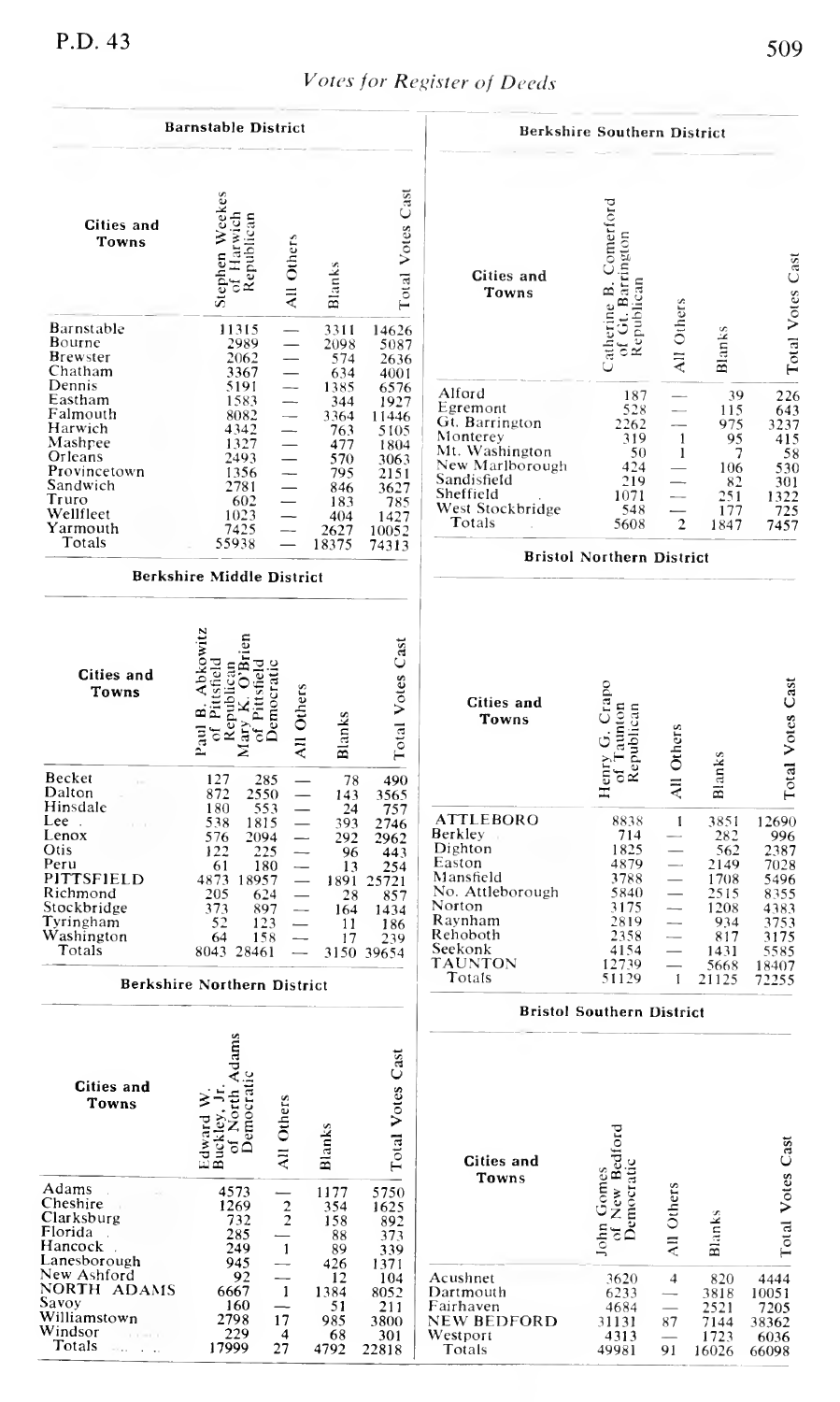|                                                                                                 |                                                                                                                 | <b>Fall River District</b>                          |                                                            |                                                  |                                                                                   |                                                                              |
|-------------------------------------------------------------------------------------------------|-----------------------------------------------------------------------------------------------------------------|-----------------------------------------------------|------------------------------------------------------------|--------------------------------------------------|-----------------------------------------------------------------------------------|------------------------------------------------------------------------------|
| Cities and<br>Towns                                                                             | Joseph E. Hanify, Jr.<br>of Fall River<br>Democratic                                                            | William G. Camara<br>of Fall River<br>Independent   | of Fall River<br>Gerald P. Zide<br>Independent             | All Others                                       | Blanks                                                                            | Total Votes Cast                                                             |
| <b>FALL RIVER</b><br>Freetown<br>Somerset<br>Swansea<br>Totals                                  | 18837<br>1455<br>4845<br>3766<br>28903                                                                          | 6977<br>306<br>1381<br>906<br>9570                  | 9606<br>370<br>2944<br>1834<br>14754                       | $\frac{1}{3}$                                    | 2419<br>261<br>496<br>446<br>3622                                                 | 37839<br>2392<br>9666<br>$6955$<br>56852                                     |
|                                                                                                 |                                                                                                                 | <b>Dukes District</b>                               |                                                            |                                                  |                                                                                   |                                                                              |
| Cities and<br>Towns                                                                             |                                                                                                                 | of West Tisbury<br>King<br>Republican<br>Beverly W. | Edward W. Vincent, Jr.<br>of Edgartown<br>Independent      | All Others                                       | Blanks                                                                            | Total Votes Cast                                                             |
| Chilmark<br>Edgartown<br>Gay Head<br>Gosnold<br>Oak Bluffs<br>Tisbury<br>West Tisbury<br>Totals |                                                                                                                 | 214<br>683<br>61<br>38<br>690<br>932<br>421<br>3039 | 120<br>587<br>$\frac{34}{24}$<br>359<br>480<br>117<br>1721 | $\mathbf{i}$<br>$\overline{1}$<br>$\overline{2}$ | $\frac{39}{85}$<br>$\frac{29}{12}$<br>$\frac{12}{115}$<br>143<br>$\frac{38}{460}$ | $\frac{373}{1356}$<br>128<br>$\frac{74}{1165}$<br>1555<br>$\frac{576}{5222}$ |
|                                                                                                 |                                                                                                                 | <b>Essex Northern District</b>                      |                                                            |                                                  |                                                                                   |                                                                              |
| <b>Cities and</b><br><b>Towns</b>                                                               |                                                                                                                 |                                                     | Thomas J. Burke<br>of Lawrence<br>Democratic               | All Others                                       | Blanks                                                                            | Total Votes Cast                                                             |
| Andover<br>LAWRENCE<br>Methuen<br>.<br>No. Andover<br>$\sim$<br>Totals                          | and the state of the state of the state of the state of the state of the state of the state of the state of the |                                                     | 9604<br>22040<br>14276<br>7047<br>52967                    | $\frac{1}{2}$                                    | 3695<br>4440<br>3637<br>2414<br>14186                                             | 13299<br>26480<br>17915<br>$\frac{9461}{67155}$                              |

## Votes for Register of Deeds — Continued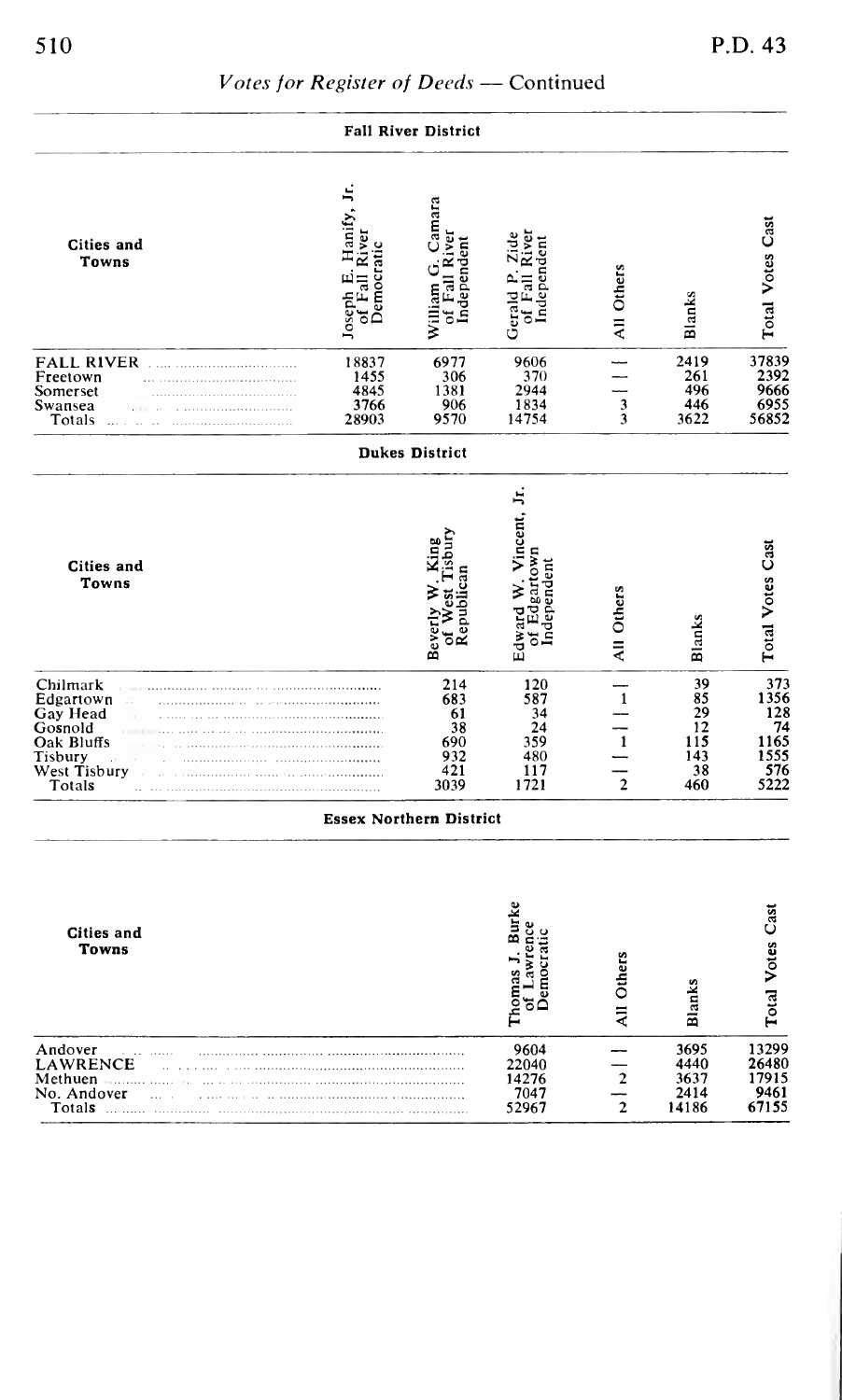#### **Essex Southern District**

| <b>Cities and</b><br>Towns                                                                                                                                                                                                                 | ead<br>H. Jones<br>Marblehe<br>epublican<br>ಕಷೆ<br>Leo | 5<br>L. O'Brien,<br>Lynn<br>of Lynn<br>Democratic<br>John | Others<br>₹              | Blanks | Cast<br>Total Votes |
|--------------------------------------------------------------------------------------------------------------------------------------------------------------------------------------------------------------------------------------------|--------------------------------------------------------|-----------------------------------------------------------|--------------------------|--------|---------------------|
|                                                                                                                                                                                                                                            | 1688                                                   | 2708                                                      | $\overline{\phantom{0}}$ | 1032   | 5428                |
|                                                                                                                                                                                                                                            | 8441                                                   | 8581                                                      |                          | 2292   | 19314               |
|                                                                                                                                                                                                                                            | 1685                                                   | 581                                                       |                          | 257    | 2523                |
|                                                                                                                                                                                                                                            | 5643                                                   | 5350                                                      |                          | 1039   | 12032               |
| Essex                                                                                                                                                                                                                                      | 842                                                    | 520                                                       |                          | 244    | 1606                |
|                                                                                                                                                                                                                                            | 1326                                                   | 1151                                                      |                          | 307    | 2784                |
|                                                                                                                                                                                                                                            | 4785                                                   | 6202                                                      |                          | 1999   | 12986               |
|                                                                                                                                                                                                                                            | 975                                                    | 1259                                                      |                          | 227    | 2461                |
| Hamilton<br>the state of the company of the company of the company of the company of the company of the company of the company of the company of the company of the company of the company of the company of the company of the company of | 2172                                                   | 1021                                                      |                          | 381    | 3574                |
|                                                                                                                                                                                                                                            | 5802                                                   | 12025                                                     |                          | 2564   | 20391               |
| Ipswich                                                                                                                                                                                                                                    | 2965                                                   | 2316                                                      |                          | 696    | 5977                |
| <b>LYNN</b><br>$\mathbf{I}$ , and $\mathbf{I}$ , and $\mathbf{I}$ , and $\mathbf{I}$ , and $\mathbf{I}$ , and $\mathbf{I}$ , and $\mathbf{I}$                                                                                              | 8957                                                   | 23996                                                     |                          | 3290   | 36243               |
| Lynnfield                                                                                                                                                                                                                                  | 3348                                                   | 2477                                                      |                          | 720    | 6545                |
|                                                                                                                                                                                                                                            | 1860                                                   | 813                                                       |                          | 429    | 3102                |
| Marblehead <b>Marblehead Marblehead Marblehead</b>                                                                                                                                                                                         | 9195                                                   | 2545                                                      |                          | 1128   | 12868               |
|                                                                                                                                                                                                                                            | 805                                                    | 954                                                       |                          | 221    | 1980                |
|                                                                                                                                                                                                                                            | 931                                                    | 782                                                       |                          | 181    | 1894                |
| Nahant<br>the company of the company of the company of the company of the company of the company of the company of the company of the company of the company of the company of the company of the company of the company of the company    | 782                                                    | 1223                                                      |                          | 257    | 2262                |
| Newbury                                                                                                                                                                                                                                    | 1188                                                   | 848                                                       |                          | 289    | 2325                |
|                                                                                                                                                                                                                                            | 2568                                                   | 4036                                                      |                          | 1251   | 7855                |
|                                                                                                                                                                                                                                            | 7162                                                   | 12976                                                     |                          | 2396   | 22534               |
| Rockport                                                                                                                                                                                                                                   | 1981                                                   | 1334                                                      |                          | 512    | 3827                |
|                                                                                                                                                                                                                                            | 900                                                    | 607                                                       |                          | 182    | 1689                |
|                                                                                                                                                                                                                                            | 7730                                                   | 9428                                                      |                          | 2007   | 19165               |
|                                                                                                                                                                                                                                            | 906                                                    | 1312                                                      |                          | 311    | 2529                |
| Saugus de la component de la componentation de la componentation de la componentation de la componentation de                                                                                                                              | 3546                                                   | 7640                                                      |                          | 1320   | 12506               |
| Swampscott <b>Example 2018</b> Swampscott                                                                                                                                                                                                  | 3403                                                   | 2887                                                      |                          | 1439   | 7729                |
| Topsfield<br>contract to the same product in the contract community of                                                                                                                                                                     | 1912                                                   | 778                                                       |                          | 311    | 3001                |
| Wenham<br>The construction of the continuum communication of the                                                                                                                                                                           | 1321                                                   | 435                                                       |                          | 224    | 1980                |
| West Newbury and a contract and communications                                                                                                                                                                                             | 735                                                    | 472                                                       |                          | 192    | 1399                |
| Totals                                                                                                                                                                                                                                     | 95554                                                  | 117257                                                    |                          | 27698  | 240509              |
|                                                                                                                                                                                                                                            |                                                        |                                                           |                          |        |                     |

In the Franklin District

| <b>Cities and</b><br>Towns                  | Walter T. Kostanski, Jr<br>of Montague<br>Republican | All Others | Blanks     | Total Votes Cast |
|---------------------------------------------|------------------------------------------------------|------------|------------|------------------|
| Ashfield<br>Bernardston<br>.                | 598<br>772                                           |            | 175<br>132 | 773<br>904       |
| Buckland                                    | 804                                                  |            | 200        | 1004             |
| Charlemont                                  | 412                                                  |            | 98         | 510              |
| Colrain                                     | 641                                                  |            |            | 641              |
| Conway<br>and the company                   | 512                                                  |            | 198        | 710              |
| Deerfield<br>and the company of the company | 1779                                                 |            | 476        | 2255             |
| Erving                                      | 610                                                  |            | 86         | 696              |
| $\overline{\text{Gill}}$<br>.               | 596                                                  |            | 99         | 668              |
| Greenfield                                  | 6850                                                 |            | 2077       | 8927             |
| Hawley<br>Heath                             | 95                                                   |            | 30         | 125              |
|                                             | 181                                                  |            | 58         | 239              |
| Leverett<br>Leyden                          | 464                                                  |            | 239        | 704              |
|                                             | 197                                                  |            | 38         | 235              |

| Walter T. Kostanski, Jr<br>of Montague<br>Republican                               | All Others    | Blanks                                            | <b>Total Votes Cast</b>                                                                      |
|------------------------------------------------------------------------------------|---------------|---------------------------------------------------|----------------------------------------------------------------------------------------------|
| 79<br>3717<br>262<br>1123<br>2215<br>172<br>807<br>298<br>853<br>216<br>174<br>518 | $\frac{1}{2}$ | 18<br>645<br>46<br>175<br>435<br>83<br>155<br>169 | 97<br>4362<br>264<br>1125<br>2215<br>218<br>807<br>473<br>1288<br>299<br>329<br>687<br>30555 |
|                                                                                    | 24918         | 5                                                 | 5632                                                                                         |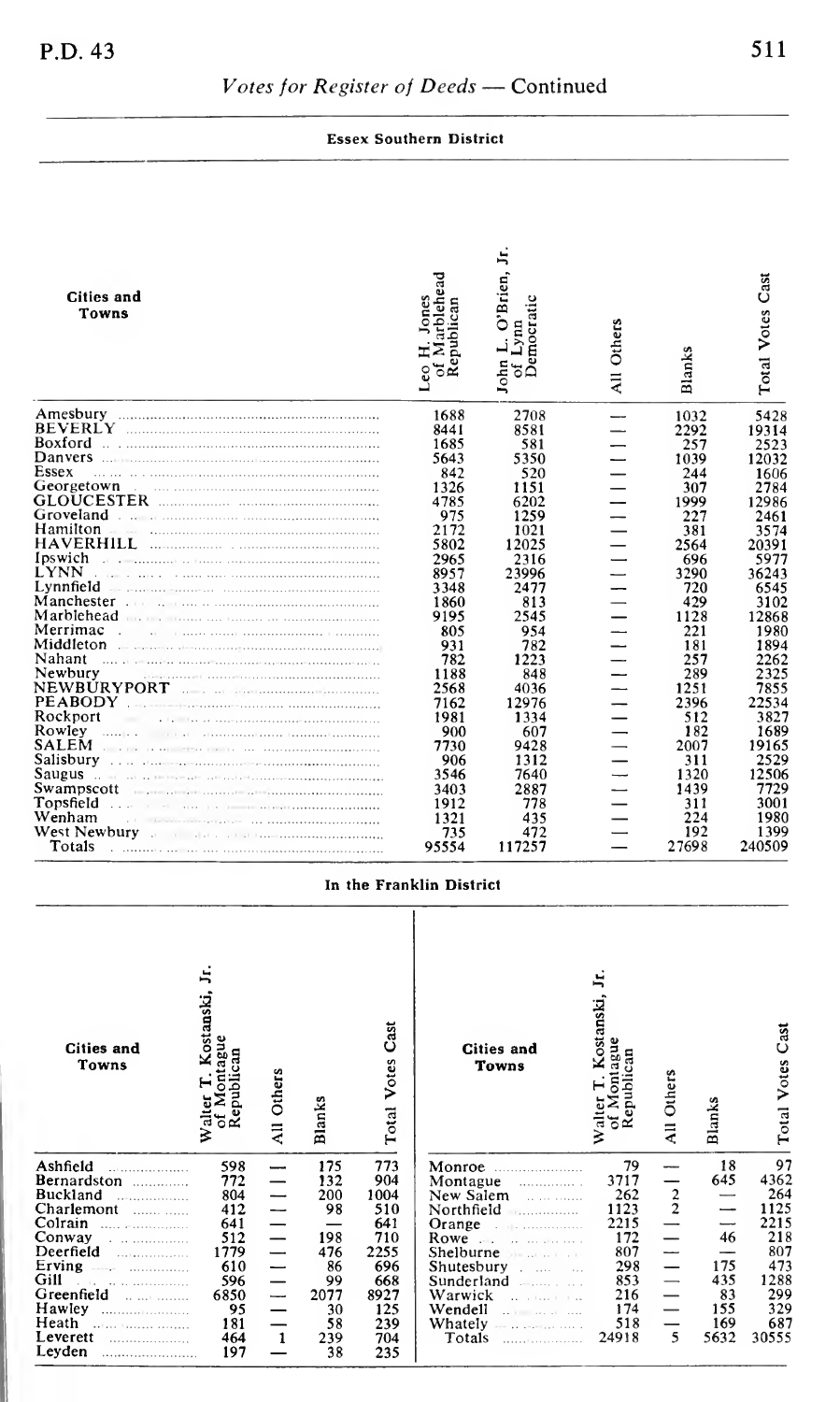# Votes for Register of Deeds — Continued

| In the Hampden District                                                                                                                                                                                                                                                                                                                                   |                                                                                                                                                                                           |                 |                                                                                                                                                                                 | In the Hampshire District                                                                                                                                                                    |                                                                                                                                                                                                                                                                                  |                                                                                                                                                             |                                                                   |                                                                                                                                                    |                                                                                                                                                                |                                                                                           |
|-----------------------------------------------------------------------------------------------------------------------------------------------------------------------------------------------------------------------------------------------------------------------------------------------------------------------------------------------------------|-------------------------------------------------------------------------------------------------------------------------------------------------------------------------------------------|-----------------|---------------------------------------------------------------------------------------------------------------------------------------------------------------------------------|----------------------------------------------------------------------------------------------------------------------------------------------------------------------------------------------|----------------------------------------------------------------------------------------------------------------------------------------------------------------------------------------------------------------------------------------------------------------------------------|-------------------------------------------------------------------------------------------------------------------------------------------------------------|-------------------------------------------------------------------|----------------------------------------------------------------------------------------------------------------------------------------------------|----------------------------------------------------------------------------------------------------------------------------------------------------------------|-------------------------------------------------------------------------------------------|
| <b>Cities</b> and<br>Towns                                                                                                                                                                                                                                                                                                                                | John Pierce Lynch<br>of Springfield<br>Democratic                                                                                                                                         | All Others      | Blanks                                                                                                                                                                          | Cast<br>Total Votes                                                                                                                                                                          | Cities and<br>Towns                                                                                                                                                                                                                                                              | Robert F. Czelusniak<br>of Northampton<br>Democratic                                                                                                        | All Others                                                        | Blanks                                                                                                                                             | Total Votes Cast                                                                                                                                               |                                                                                           |
| Agawam<br>.<br>Blandford<br>a base car and<br>Brimfield<br>Chester<br>CHICOPEE<br>East Longmeadow<br>Granville<br>Hampden<br>Holland<br>HOLYOKE<br>Longmeadow<br>Ludlow<br>Monson<br>Montgomery<br>Palmer<br><b>Russell</b><br>Southwick<br>SPRINGFIELD<br>Tolland<br>Wales<br>West Springfield<br>WESTFIELD<br>Wilbraham<br>Totals<br>÷<br>$\sim$ $\sim$ | 6945<br>381<br>798<br>413<br>20799<br>4525<br>437<br>1620<br>506<br>10618<br>6653<br>6806<br>2412<br>223<br>4404<br>548<br>2465<br>32341<br>112<br>374<br>11549<br>7761<br>4223<br>126913 | =============== | 3574<br>144<br>273<br>130<br>5751<br>2281<br>177<br>472<br>162<br>9034<br>2294<br>1750<br>693<br>75<br>1284<br>158<br>570<br>21941<br>43<br>94<br>3653<br>4745<br>2209<br>61507 | 10519<br>525<br>1071<br>543<br>26550<br>6806<br>614<br>2092<br>668<br>19652<br>8947<br>8556<br>3105<br>298<br>5688<br>706<br>3035<br>54282<br>155<br>468<br>15202<br>12506<br>6432<br>188420 | Amherst<br>Belchertown<br>Chesterfield<br>Cummington<br>Easthampton<br>Goshen<br>Granby<br>Hadley<br>Hatfield<br>Huntington<br>Middlefield<br>NORTHAMPTON<br>Pelham<br>Plainfield<br>South Hadley<br>Southampton<br>Ware<br>Westhampton<br>Williamsburg<br>Worthington<br>Totals | 6035<br>1961<br>298<br>312<br>5786<br>211<br>1702<br>1750<br>1366<br>567<br>129<br>9969<br>393<br>131<br>6403<br>1412<br>3336<br>365<br>877<br>331<br>43334 | 5                                                                 | 5107<br>756<br>106<br>91<br>1505<br>80<br>799<br>543<br>290<br>231<br>52<br>3771<br>186<br>54<br>1936<br>413<br>1122<br>138<br>309<br>137<br>17623 | 11142<br>2719<br>404<br>403<br>7294<br>291<br>2501<br>2293<br>1656<br>798<br>181<br>13740<br>579<br>185<br>8339<br>1825<br>4458<br>503<br>1186<br>468<br>60965 |                                                                                           |
|                                                                                                                                                                                                                                                                                                                                                           |                                                                                                                                                                                           |                 |                                                                                                                                                                                 |                                                                                                                                                                                              | Middlesex Northern District                                                                                                                                                                                                                                                      |                                                                                                                                                             |                                                                   |                                                                                                                                                    |                                                                                                                                                                |                                                                                           |
| Cities and<br>Towns                                                                                                                                                                                                                                                                                                                                       |                                                                                                                                                                                           |                 |                                                                                                                                                                                 |                                                                                                                                                                                              | Edward J. Early, Jr.<br>Democratic<br>of Lowel                                                                                                                                                                                                                                   | Martin F. Delmore<br>of Chelmsford<br>Independent                                                                                                           | <b>Others</b><br>Ę                                                |                                                                                                                                                    | Blanks                                                                                                                                                         | Total Votes Cast                                                                          |
| Carlisle<br>Dracut<br>a se con a marca e a primirmomanimidad.<br>Dunstable<br>LOWELL<br>Tewksbury<br>Tyngsborough<br>Westford<br>Wilmington<br>Totals<br>$\sim$ $ \sim$                                                                                                                                                                                   |                                                                                                                                                                                           |                 |                                                                                                                                                                                 |                                                                                                                                                                                              | 8073<br>530<br>6833<br>7379<br>373<br>27311<br>7073<br>1427<br>3209<br>4043<br>66251                                                                                                                                                                                             | 4189<br>805<br>7431<br>1847<br>269<br>7852<br>2311<br>670<br>2140<br>1816<br>29330                                                                          | $\mathbf{I}$<br> <br> <br> <br> <br><br> <br><br><br><br><br><br> |                                                                                                                                                    | 1559<br>384<br>1333<br>714<br>107<br>2333<br>865<br>194<br>699<br>1607<br>9795                                                                                 | 13822<br>1719<br>15597<br>9940<br>749<br>37496<br>10249<br>2292<br>6048<br>7466<br>105378 |
|                                                                                                                                                                                                                                                                                                                                                           |                                                                                                                                                                                           |                 |                                                                                                                                                                                 |                                                                                                                                                                                              | Middlesex Southern District                                                                                                                                                                                                                                                      |                                                                                                                                                             |                                                                   |                                                                                                                                                    |                                                                                                                                                                |                                                                                           |
|                                                                                                                                                                                                                                                                                                                                                           |                                                                                                                                                                                           |                 |                                                                                                                                                                                 |                                                                                                                                                                                              | elli                                                                                                                                                                                                                                                                             | Ĕ                                                                                                                                                           |                                                                   |                                                                                                                                                    |                                                                                                                                                                |                                                                                           |

| Cities and<br><b>Towns</b> |       |      | অ<br>≃ |       |
|----------------------------|-------|------|--------|-------|
| Acton                      | 3304  | 4005 | 1313   | 8622  |
| Arlington                  | 17648 |      | 3851   | 28212 |
| Ashby                      | 532   |      | .45    | 1102  |
| Ashland                    | 2272  | 1310 | 610    | 4192  |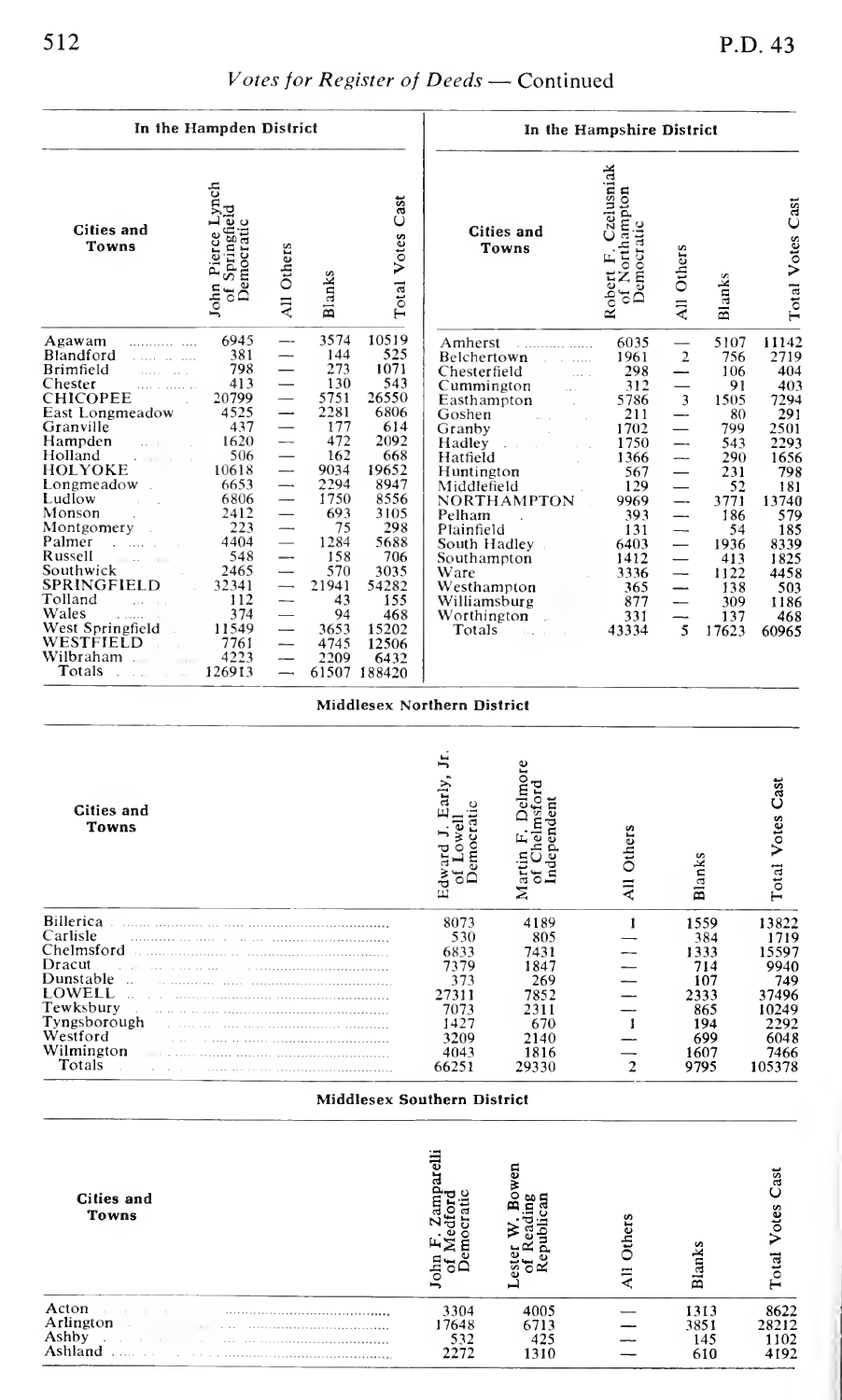Ì.

| <b>Cities and</b><br>Towns                                                                                                                                                                                                                  | ohn F. Zamparelli<br>of Medford<br>Democratic<br>John | ester W. Bowen<br>of Reading<br>Republican<br>ester<br>┙ | Others<br>₹    | Blanks       | Cast<br>Votes<br>Total |
|---------------------------------------------------------------------------------------------------------------------------------------------------------------------------------------------------------------------------------------------|-------------------------------------------------------|----------------------------------------------------------|----------------|--------------|------------------------|
|                                                                                                                                                                                                                                             | 1344                                                  | 595                                                      |                | 269          | 2208                   |
|                                                                                                                                                                                                                                             | 2329                                                  | 2486                                                     |                | 1165         | 5980                   |
|                                                                                                                                                                                                                                             | 8428                                                  | 5247                                                     | $\mathbf{1}$   | 2747         | 16423                  |
| Boxborough manufactured by Boxborough                                                                                                                                                                                                       | 486                                                   | 511                                                      |                | 214          | 1211                   |
| <b>Burlington</b>                                                                                                                                                                                                                           | 6134                                                  | 2988                                                     |                | 1479         | 10601                  |
|                                                                                                                                                                                                                                             | 24981                                                 | 6946                                                     |                | 11303        | 43236                  |
| Concord                                                                                                                                                                                                                                     | 3253                                                  | 3939                                                     |                | 1679         | 8871                   |
| EVERETT                                                                                                                                                                                                                                     | 11178                                                 | 3026                                                     |                | 4092         | 18296                  |
|                                                                                                                                                                                                                                             | 16977                                                 | 8704                                                     |                | 4754         | 30435                  |
|                                                                                                                                                                                                                                             | 1186                                                  | 1054                                                     |                | 398          | 2638                   |
|                                                                                                                                                                                                                                             | 2937                                                  | 2284                                                     |                | 785          | 6006                   |
|                                                                                                                                                                                                                                             | 1565                                                  | 1154                                                     |                | 482          | 3201                   |
|                                                                                                                                                                                                                                             | 4278                                                  | 1703                                                     |                | 986          | 6967                   |
|                                                                                                                                                                                                                                             | 6741                                                  | 6149                                                     |                | 4241         | 17131                  |
| Lincoln                                                                                                                                                                                                                                     | 966                                                   | 1272                                                     |                | 630          | 2868                   |
| Littleton                                                                                                                                                                                                                                   | 1598                                                  | 1254                                                     |                | 471          | 3323                   |
| MALDEN                                                                                                                                                                                                                                      | 16912                                                 | 4263                                                     |                | 4422         | 25597                  |
| Mavnard                                                                                                                                                                                                                                     | 8499                                                  | 3192                                                     |                | 1838         | 13529                  |
| The committee of the committee to accommission of the com-<br>MEDFORD<br>a se sem a la comunitat del comunitatività                                                                                                                         | 2901                                                  | 1138                                                     |                | 603          | 4642                   |
| MELROSE<br>a complete and continuous continuous continuous complete and complete the complete of the complete state of the                                                                                                                  | 21728<br>7265                                         | 5047<br>6108                                             |                | 2814<br>2638 | 29589<br>16011         |
| Natick<br>tion of the district of the commission of the commission of the commission of the commission of the commission of the commission of the commission of the commission of the commission of the commission of the commission of     |                                                       | 4646                                                     |                | 3468         | 14943                  |
| <b>NEWTON</b>                                                                                                                                                                                                                               | 6829<br>21962                                         | 12551                                                    |                | 11309        | 45822                  |
|                                                                                                                                                                                                                                             | 2644                                                  | 2397                                                     |                | 572          | 5613                   |
| Pepperell<br>a called the official and a complete complete and the                                                                                                                                                                          | 1570                                                  | 927                                                      |                | 384          | 2881                   |
| Reading .<br>The two distributions is the fit and composed as a series                                                                                                                                                                      | 4182                                                  | 6697                                                     |                | 1251         | 12130                  |
| Sherborn<br>The contract of the contract of the contract of the contract of the contract of                                                                                                                                                 | 610                                                   | 1220                                                     |                | 346          | 2176                   |
| Shirlev<br>a processible way to answer assumed a manager.                                                                                                                                                                                   | 908                                                   | 519                                                      |                | 226          | 1653                   |
| SOMERVILLE                                                                                                                                                                                                                                  | 22688                                                 | 4666                                                     |                | 4550         | 31904                  |
| Stoneham<br><b>Service</b><br>the company of the company of the company of the company of the company of the company of                                                                                                                     | 6168                                                  | 3348                                                     |                | 1166         | 10682                  |
| Stow<br>$\sim$<br>and the contract of the community of the community<br>$\infty$                                                                                                                                                            | 965                                                   | 996                                                      |                | 336          | 2297                   |
| Sudburv<br>the contract of the company and contract the contract of the contract of the contract of the contract of the contract of the contract of the contract of the contract of the contract of the contract of the contract of the c   | 2650                                                  | 3259                                                     |                | 1445         | 7354                   |
| Townsend<br>$\mathbf{r}$<br>The contract of commission of considerations                                                                                                                                                                    | 1235                                                  | 835                                                      |                | 322          | 2392                   |
| Wakefield<br>The commission of the commission of the commission of the commission of the commission of the commission of the commission of the commission of the commission of the commission of the commission of the commission of the co | 6820                                                  | 4931                                                     | $\mathbf{1}$   | 1600         | 13352                  |
| WALTHAM<br>and the company of the company of the company of the company of the company of                                                                                                                                                   | 12112                                                 | 6008                                                     |                | 5996         | 24116                  |
| Watertown                                                                                                                                                                                                                                   | 11512                                                 | 4119                                                     |                | 3374         | 19005                  |
| Wavland<br>the contract of the contract of the contract of the contract of the contract of the contract of the contract of                                                                                                                  | 2620                                                  | 3277                                                     |                | 1194         | 7091                   |
| Weston<br>the company of the company of the company of the company of the company of the company of the company of the company of the company of the company of the company of the company of the company of the company of the company     | 1868                                                  | 3358                                                     |                | 1009         | 6235                   |
| Ninchester<br>$\omega_{\rm C}$ , $\omega_{\rm C}$<br>the company's company's company's product to the company's                                                                                                                             | 4962                                                  | 4312                                                     |                | 2102         | 11376                  |
| WOBURN<br><b>Service</b><br><b>Committee Committee Committee Committee Committee Committee Committee Committee Committee Committee</b>                                                                                                      | 10662                                                 | 4069                                                     |                | 2540         | 17271                  |
| Totals<br>case of commences.                                                                                                                                                                                                                | 298409                                                | 153648                                                   | $\overline{2}$ | 97119        | 549178                 |

#### Middlesex Southern District — Concluded

In the District of Nantucket

| Cities and<br>Towns      |              |            | æ            |
|--------------------------|--------------|------------|--------------|
| Nantucket<br>.<br>Totals | 2082<br>2082 | 581<br>581 | 2663<br>2663 |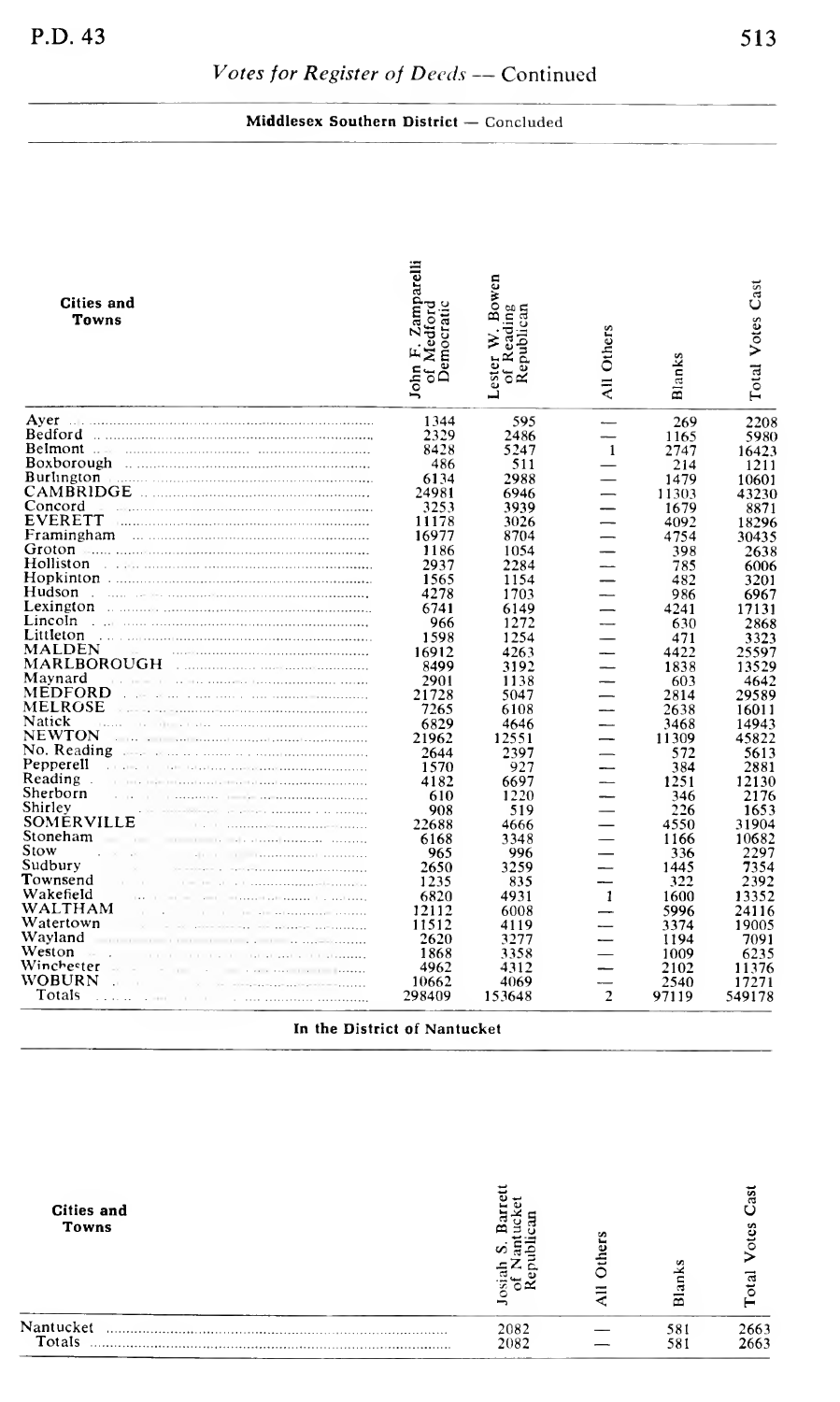In the District of Norfolk

In the District of Norfolk - Concluded

#### Bary T. Hannon<br>of Braintree Cast Barry T. Hannon **Total Votes Cast** of Braintree<br>Democratic Cities and of Braintree<br>Democratic Cities and Votes ( **Towns Towns** All Others All Others Blanks Blanks Total<sup>-</sup> Avon Needham Bellingham Norfolk Norwood **Braintree**  $\overline{a}$ Brookline  $\sim$ Plainville QUINCY  $\sim$ Canton Cohasset Randolph 9892<br>1740 13797<br>2771 Dedham Sharon Dover  $\frac{5}{3}$ 1026<br>1709 Stoughton  $\overline{1}$ Foxborough Walpole Franklin Wellesley Holbrook Westwood  $\frac{4}{2}$ Medfield Weymouth Medway  $\mathbf{1}$ Wrentham  $\overline{22}$ Millis Totals Milton In the District of Plymouth Richard T. Gill<br>of East Bridgewater<br>Republican D. Riordan Total Votes Cast Cities and Abington of Abington<br>Democratic Towns All Others Blanks John 1 4124<br>2825 Abington Bridgewater  $\mathbf 1$ **BROCKTON** Carver 1749<br>1427 Duxbury East Bridgewater  $\frac{410}{225}$ Halifax Hanover Hanson Hingham Hull  $\frac{366}{256}$ Kingston Lakeville Marion  $\frac{1192}{322}$ <br> $\frac{612}{312}$ Marshfield Mattapoisett Middleborough Norwell Pembroke Plymouth Plympton Rochester Rockland Scituate Wareham West Bridgewater  $\frac{268}{514}$ Whitman Totals  $\overline{\mathbf{3}}$

#### Votes for Register of Deeds — Continued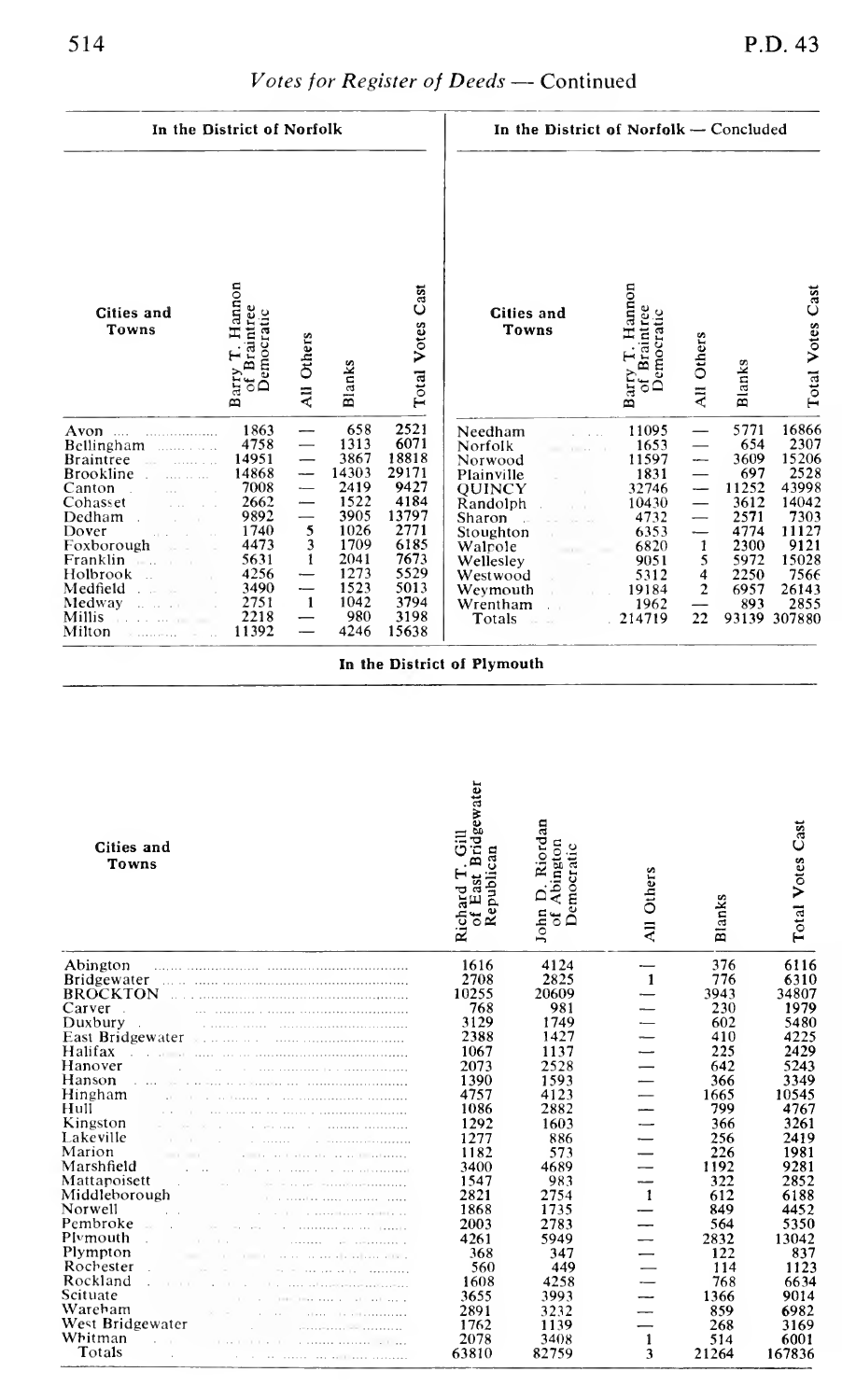|                                                                                                                                                                                                                                                                                                                                                            |                                                                                                                                               |            |                                                                                                                                 |                                                                                                                                     | In the District of Suffolk                                           |                                                                                                                                                                                                                                              |                                                                                                                                |               |                                                                                                             |                                                                                                                                                |
|------------------------------------------------------------------------------------------------------------------------------------------------------------------------------------------------------------------------------------------------------------------------------------------------------------------------------------------------------------|-----------------------------------------------------------------------------------------------------------------------------------------------|------------|---------------------------------------------------------------------------------------------------------------------------------|-------------------------------------------------------------------------------------------------------------------------------------|----------------------------------------------------------------------|----------------------------------------------------------------------------------------------------------------------------------------------------------------------------------------------------------------------------------------------|--------------------------------------------------------------------------------------------------------------------------------|---------------|-------------------------------------------------------------------------------------------------------------|------------------------------------------------------------------------------------------------------------------------------------------------|
| Cities and<br>Towns                                                                                                                                                                                                                                                                                                                                        |                                                                                                                                               |            |                                                                                                                                 |                                                                                                                                     | Louise Day Hicks<br>of Boston<br>Democratic                          | Paul R. Tierney<br>of Boston<br>Independent                                                                                                                                                                                                  | All Others                                                                                                                     |               | <b>Blanks</b>                                                                                               | Total Votes Cast                                                                                                                               |
| <b>BOSTON</b><br>CHELSEA<br>REVERE<br>Winthrop<br>Totals                                                                                                                                                                                                                                                                                                   |                                                                                                                                               |            |                                                                                                                                 |                                                                                                                                     | 66090<br>4533<br>8976<br>4395<br>83994                               | 99444<br>5482<br>9970<br>4449<br>119345                                                                                                                                                                                                      | $\mathbf{i}$<br>1                                                                                                              |               | 30858<br>1239<br>1964<br>1133<br>35194                                                                      | 196393<br>11254<br>20910<br>9977<br>238534                                                                                                     |
|                                                                                                                                                                                                                                                                                                                                                            | <b>Worcester District</b>                                                                                                                     |            |                                                                                                                                 |                                                                                                                                     |                                                                      | Worcester District - Concluded                                                                                                                                                                                                               |                                                                                                                                |               |                                                                                                             |                                                                                                                                                |
| <b>Cities and</b><br>Towns                                                                                                                                                                                                                                                                                                                                 | Anthony J. Vigliotti<br>of Worcester<br>Democratic                                                                                            | All Others | Blanks                                                                                                                          | Total Votes Cast                                                                                                                    |                                                                      | <b>Cities and</b><br>Towns                                                                                                                                                                                                                   | Anthony J. Vigliotti<br>of Worcester<br>Democratic                                                                             | All Others    | <b>Blanks</b>                                                                                               |                                                                                                                                                |
| Athol<br>Auburn<br>Barre<br>Berlin<br>Blackstone<br>Bolton<br>Boylston<br>Brookfield<br>Charlton<br>Clinton<br>Douglas<br>Dudley<br>E. Brookfield<br>ARDNER<br>E. Brooking<br>GARDNER<br>Grafton<br>Hardwick<br>Harvard                                                                                                                                    | 3583<br>5985<br>$\frac{1555}{772}$<br>2402<br>783<br>$\frac{1276}{772}$<br>1775<br>4641<br>1292<br>2707<br>662<br>6340<br>4074<br>827<br>1212 |            | 1245<br>2089<br>500<br>328<br>560<br>465<br>445<br>309<br>$\frac{628}{1394}$<br>451<br>998<br>242<br>2398<br>1405<br>275<br>779 | 4828<br>8075<br>2055<br>1100<br>2962<br>1248<br>1721<br>1081<br>2403<br>6036<br>1743<br>3705<br>904<br>8738<br>5479<br>1102<br>1991 | Totals                                                               | Southbridge<br>Spencer <b>Manufacturer</b><br>Sterling<br>Sturbridge<br>Sutton<br>Templeton<br>Upton<br>Uxbridge<br>Warren<br>Webster<br>Westborough<br>W. Boylston<br>W. Brookfield<br>Winchendon<br>WORCESTER<br>$\sim$<br>$\cdots \cdots$ | 3804<br>3627<br>1690<br>1644<br>1756<br>2108<br>1325<br>3159<br>1319<br>5007<br>4480<br>2588<br>974<br>2285<br>50744<br>178364 | <br>          | 3170<br>1096<br>634<br>974<br>727<br>507<br>625<br>922<br>431<br>1787<br>2054<br>791<br>380<br>496<br>18998 | 560<br>SUO SUO A 4723<br>2483<br>2483<br>2483<br>2483<br>2483<br>2483<br>2483<br>2483<br>3379<br>3379<br>3379<br>2781<br>69742<br>70683 249050 |
| Holden<br>Hopedale<br>Hubbardston<br>Lancaster                                                                                                                                                                                                                                                                                                             | 3973<br>1595<br>535                                                                                                                           |            | 3222<br>657                                                                                                                     | 7195                                                                                                                                |                                                                      | Worcester Northern District                                                                                                                                                                                                                  |                                                                                                                                |               |                                                                                                             |                                                                                                                                                |
| Leicester<br>Mendon<br>Milford<br>Millbury<br>Millville<br>Millville<br>$\label{eq:1} \begin{array}{lll} \mathbf{e}_{1}^{(1)}\mathbf{e}_{2}\mathbf{e}_{3}\mathbf{e}_{4}\mathbf{e}_{5}\cdots & \mathbf{e}_{n-1} \end{array}$<br>New Braintree<br>Northborough<br>Northbridge<br>No. Brookfield<br>$\sim$<br>Oakham<br>Oxford<br>Paxton<br>in 1<br>Petersham | 1655<br>3256<br>990<br>7790<br>4396<br>$654$<br>229<br>3600<br>3126<br>1443<br>$\frac{341}{2597}$<br>1387<br>432                              |            | 236<br>807<br>1017<br>497<br>2888<br>1314<br>169<br>105<br>1375<br>2401<br>546<br>147<br>1594<br>572<br>182                     | $\frac{2252}{771}$<br>2462<br>4273<br>1488<br>10678<br>5710<br>823<br>334<br>5035<br>5527<br>1989<br>488<br>4191<br>1959<br>614     |                                                                      | <b>Cities and</b><br>Towns                                                                                                                                                                                                                   | Bernard T. Moynihan<br>of Fitchburg<br>Democratic                                                                              | All Others    | Blanks                                                                                                      | Total Votes Cast                                                                                                                               |
| Phillipston<br>Princeton<br>Royalston<br>Rutland<br>A.<br>Shrewsbury<br>Southborough                                                                                                                                                                                                                                                                       | 326<br>718<br>$\frac{334}{1279}$<br>8468<br>2012                                                                                              |            | 99<br>$\frac{336}{115}$<br>2802<br>1037                                                                                         | 425<br>1054<br>449<br>1741<br>11270<br>3049                                                                                         | Ashburnham<br><b>FITCHBURG</b><br>Lunenburg<br>Westminster<br>Totals | $\cdots\cdots\cdots\cdots$<br>LEOMINSTER<br>$\sim$<br>$\sim$                                                                                                                                                                                 | 1375<br>14014<br>11580<br>1880<br>31921                                                                                        | $\frac{4}{4}$ | 406<br>3059<br>3546<br>869<br>562<br>8442                                                                   | 1781<br>17073<br>15130<br>3941<br>2442<br>40367                                                                                                |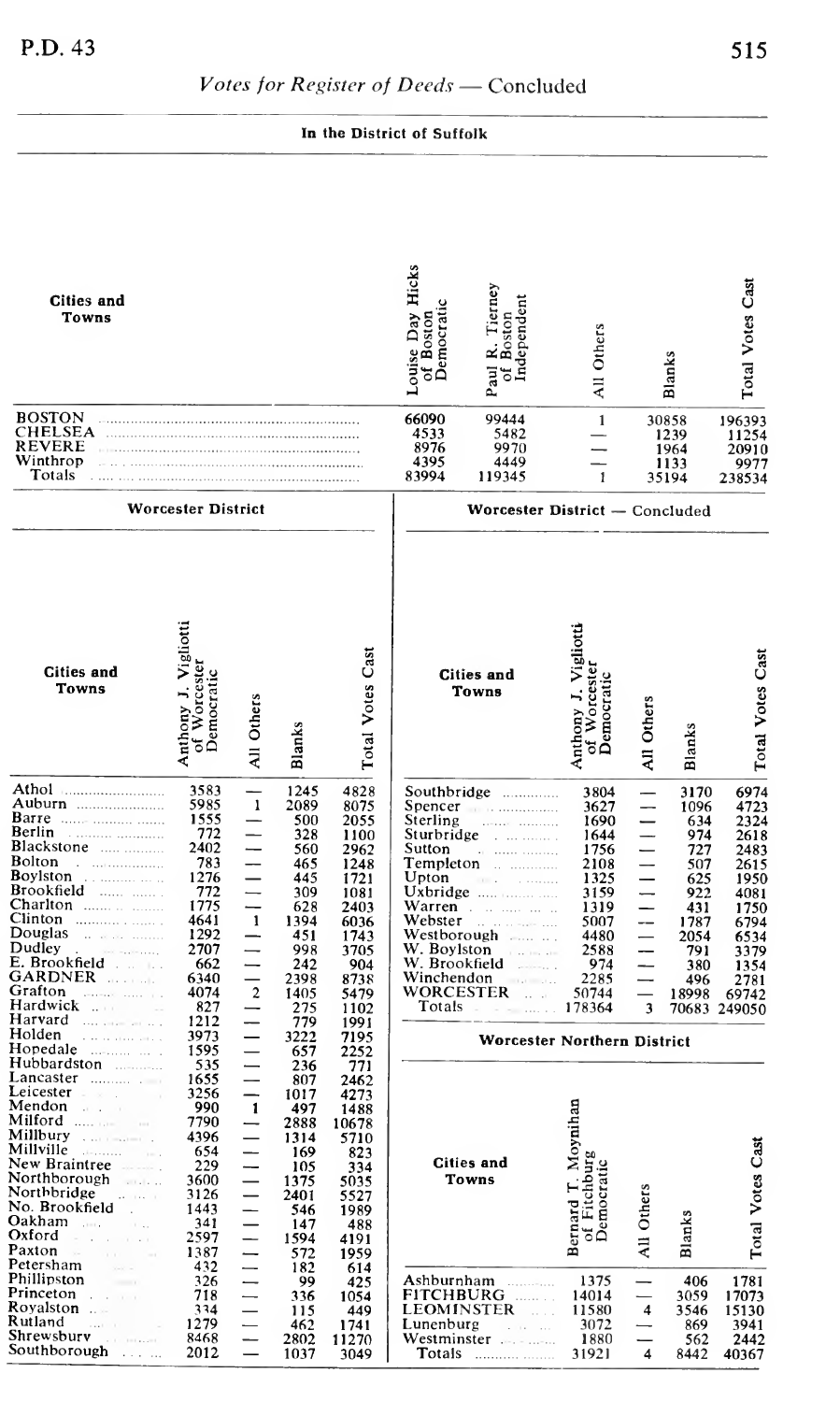In the County of Barnstable

| <b>Cities and</b><br>Towns                    | 5<br>Eag<br>armout<br>of Yarmout<br>Republican<br>⋧<br>Charles | Saver <sub>3</sub><br>Falmouth<br>epublican<br>Roger<br>৳<br>ă | Mulholland<br>Barnstable<br>Democratic<br>≏<br>Rosann<br>ัธ | almouth<br>Rodger<br>Democratic<br>ü,<br>James<br>ន | ella<br>Ciartí<br>of Sandwich<br>Independent<br>Ernest | Others<br>ξ | Blanks | Ğ<br>Votes<br>Total |
|-----------------------------------------------|----------------------------------------------------------------|----------------------------------------------------------------|-------------------------------------------------------------|-----------------------------------------------------|--------------------------------------------------------|-------------|--------|---------------------|
| <b>Barnstable</b>                             | 7557                                                           | 7474                                                           | 5000                                                        | 2748                                                | 1379                                                   |             |        | 24158               |
| <b>Bourne</b>                                 | 1795                                                           | 2100                                                           | 1354                                                        | 1423                                                | 702                                                    |             | 2800   | 10174               |
| <b>Brewster</b>                               | 1526                                                           | 1262                                                           | 750                                                         | 444                                                 | 215                                                    |             |        | 4197                |
| Chatham                                       | 2530                                                           | 2321                                                           | 946                                                         | 604                                                 | 251                                                    |             |        | 6652                |
| Dennis                                        | 4018                                                           | 3223                                                           | 2061                                                        | 1252                                                | 436                                                    |             |        | 10990               |
| Eastham                                       | 1165                                                           | 950                                                            | 525                                                         | 337                                                 | 130                                                    |             | --     | 3107                |
| Falmouth                                      | 3265                                                           | 5955                                                           | 2856                                                        | 5549                                                | 659                                                    |             |        | 18284               |
| Harwich<br>a martia da concerta con a constru | 3185                                                           | 2745                                                           | 1433                                                        | 1001                                                | 327                                                    |             |        | 8691                |
| Mashpee                                       | 654                                                            | 789                                                            | 616                                                         | 586                                                 | 172                                                    |             | --     | 2817                |
| Orleans                                       | 1841                                                           | 1673                                                           | 769                                                         | 432                                                 | 192                                                    |             |        | 4907                |
| Provincetown                                  | 588                                                            | 462                                                            | 931                                                         | 748                                                 | 205                                                    |             |        | 2934                |
| Sandwich                                      | 1592                                                           | 1670                                                           | 978                                                         | 708                                                 | 1036                                                   |             |        | 5984                |
| Truro<br>$\sim$                               | 368                                                            | 331                                                            | 282                                                         | 212                                                 | 44                                                     |             | 333    | 1570                |
| Wellfleet                                     | 730                                                            | 603                                                            | 460                                                         | 329                                                 | 152                                                    |             |        | 2274                |
| Yarmouth                                      | 5504                                                           | 4906                                                           | 3002                                                        | 1593                                                | 988                                                    |             |        | 15993               |
| Totals                                        | 36318                                                          | 36464                                                          | 21963                                                       | 17966                                               | 6888                                                   |             | 3133   | 122732              |

In the County of Berkshire

| <b>Cities and</b><br>Towns                                                                                                                                                                                                                       | John J. Pignatelli<br>Democratic<br>Lenox<br>đ | š<br>Vincent,<br>of Daton<br>Republican<br>Dalton<br>Harry | dams<br>E<br>of North Ac<br>Democratic<br>Barrett,<br>John | LePage<br>Williamstown<br>epublican<br>William E.<br>៹ឨ | <b>Others</b><br>Ę       | Blanks    | Cast<br>Votes<br>Total |
|--------------------------------------------------------------------------------------------------------------------------------------------------------------------------------------------------------------------------------------------------|------------------------------------------------|------------------------------------------------------------|------------------------------------------------------------|---------------------------------------------------------|--------------------------|-----------|------------------------|
| Adams                                                                                                                                                                                                                                            | 2904                                           | 2005                                                       | 3398                                                       | 1320                                                    | $\overline{2}$           | 1871      | 11500                  |
| Alford                                                                                                                                                                                                                                           | 127                                            | 98                                                         | 75                                                         | 64                                                      |                          | 88        | 452                    |
| Becket                                                                                                                                                                                                                                           | 248                                            | 206                                                        | 154                                                        | 112                                                     |                          | 260       | 980                    |
| Cheshire                                                                                                                                                                                                                                         | 836                                            | 627                                                        | 838                                                        | 348                                                     | $\overline{2}$           | 599       | 3250                   |
| Clarksburg                                                                                                                                                                                                                                       | 387                                            | 295                                                        | 519                                                        | 292                                                     |                          | 291       | 1784                   |
|                                                                                                                                                                                                                                                  | 2025                                           | 1991                                                       | 1304                                                       | 905                                                     |                          | 905       | 7130                   |
|                                                                                                                                                                                                                                                  | 345                                            | 290                                                        | 193                                                        | 177                                                     |                          | 281       | 1286                   |
| Florida                                                                                                                                                                                                                                          | 158                                            | 141                                                        | 170                                                        | 130                                                     | $\overline{\phantom{0}}$ | 147       | 746                    |
|                                                                                                                                                                                                                                                  | 2135                                           | 1234                                                       | 1090                                                       | 444                                                     |                          | 1571      | 6474                   |
| Hancock                                                                                                                                                                                                                                          | 130                                            | 149                                                        | 101                                                        | 123                                                     | $\mathbf{1}$             | 174       | 678                    |
| Hinsdale                                                                                                                                                                                                                                         | 281                                            | 162                                                        | 439                                                        | 403                                                     |                          | 229       | 1514                   |
|                                                                                                                                                                                                                                                  | 795                                            | 608                                                        | 488                                                        | 379                                                     | -                        | 472       | 2742                   |
| Lee                                                                                                                                                                                                                                              | 2067                                           | 1086                                                       | 771                                                        | 360                                                     |                          | 1208      | 5492                   |
| Lenox                                                                                                                                                                                                                                            | 2360                                           | 1260                                                       | 765                                                        | 434                                                     |                          | 1105      | 5924                   |
| Monterev                                                                                                                                                                                                                                         | 252                                            | 160                                                        | 171                                                        | 82                                                      |                          | 165       | 830                    |
|                                                                                                                                                                                                                                                  | 33                                             | 36                                                         | 14                                                         | 17                                                      |                          | 16        | 116                    |
| New Ashford                                                                                                                                                                                                                                      | 46                                             | 47                                                         | 29                                                         | 64                                                      |                          | 22        | 208                    |
| New Marlborough [19] Mew Marlborough                                                                                                                                                                                                             | 280                                            | 244                                                        | 161                                                        | 147                                                     |                          | 228       | 1060                   |
| <b>NORTH ADAMS</b>                                                                                                                                                                                                                               | 3947                                           | 2187                                                       | 5080                                                       | 2424                                                    | $\overline{\bf{4}}$      | 2462      | 16104                  |
| Otis<br>Peru                                                                                                                                                                                                                                     | 218                                            | 180                                                        | 108                                                        | 94                                                      |                          | 286       | 886                    |
| PITTSFIELD                                                                                                                                                                                                                                       | 125                                            | 138                                                        | 87                                                         | 55                                                      |                          | 103       | 508                    |
| Richmond                                                                                                                                                                                                                                         | 17363                                          | 11269                                                      | 9782                                                       | 4409                                                    | —                        | 8619      | 51442                  |
| Sandisfield                                                                                                                                                                                                                                      | 570                                            | 413                                                        | 309                                                        | 231                                                     |                          | 191       | 1714                   |
| Savov                                                                                                                                                                                                                                            | 173                                            | 119                                                        | 116                                                        | 71                                                      |                          | 123       | 602                    |
| the complete the company of the company of the company of the company of the company of the company of the company of the company of the company of the company of the company of the company of the company of the company of<br>Sheffield      | 81<br>654                                      | 92<br>665                                                  | 79<br>404                                                  | 62                                                      |                          | 108       | 422<br>2644            |
| Stockbridge                                                                                                                                                                                                                                      |                                                |                                                            |                                                            | 437                                                     |                          | 484       |                        |
|                                                                                                                                                                                                                                                  | 1030                                           | 546<br>82                                                  | 498                                                        | 262                                                     |                          | 532       | 2868<br>372            |
| Washington                                                                                                                                                                                                                                       | 133                                            |                                                            | 50                                                         | 36                                                      |                          | 71        |                        |
| the committee of concernance commissions and<br>West Stockbridge                                                                                                                                                                                 | 128<br>524                                     | 122<br>290                                                 | 71<br>263                                                  | 58<br>126                                               |                          | 99<br>247 | 478<br>1450            |
| $\cdots$ . There exists a construction of the contract of the contract of the contract of the contract of the contract of the contract of the contract of the contract of the contract of the contract of the contract of the co<br>Williamstown | 1463                                           | 1191                                                       | 1657                                                       | 2048                                                    |                          | 1209      | 7568                   |
| Windsor                                                                                                                                                                                                                                          | 165                                            | 189                                                        | 79                                                         | 76                                                      | 32                       | 93        | 634                    |
| 40.000 construction construction and construction<br>Totals                                                                                                                                                                                      | 41983                                          | 28122                                                      | 29263                                                      | 16190                                                   | 41                       | 24259     | 139858                 |
|                                                                                                                                                                                                                                                  |                                                |                                                            |                                                            |                                                         |                          |           |                        |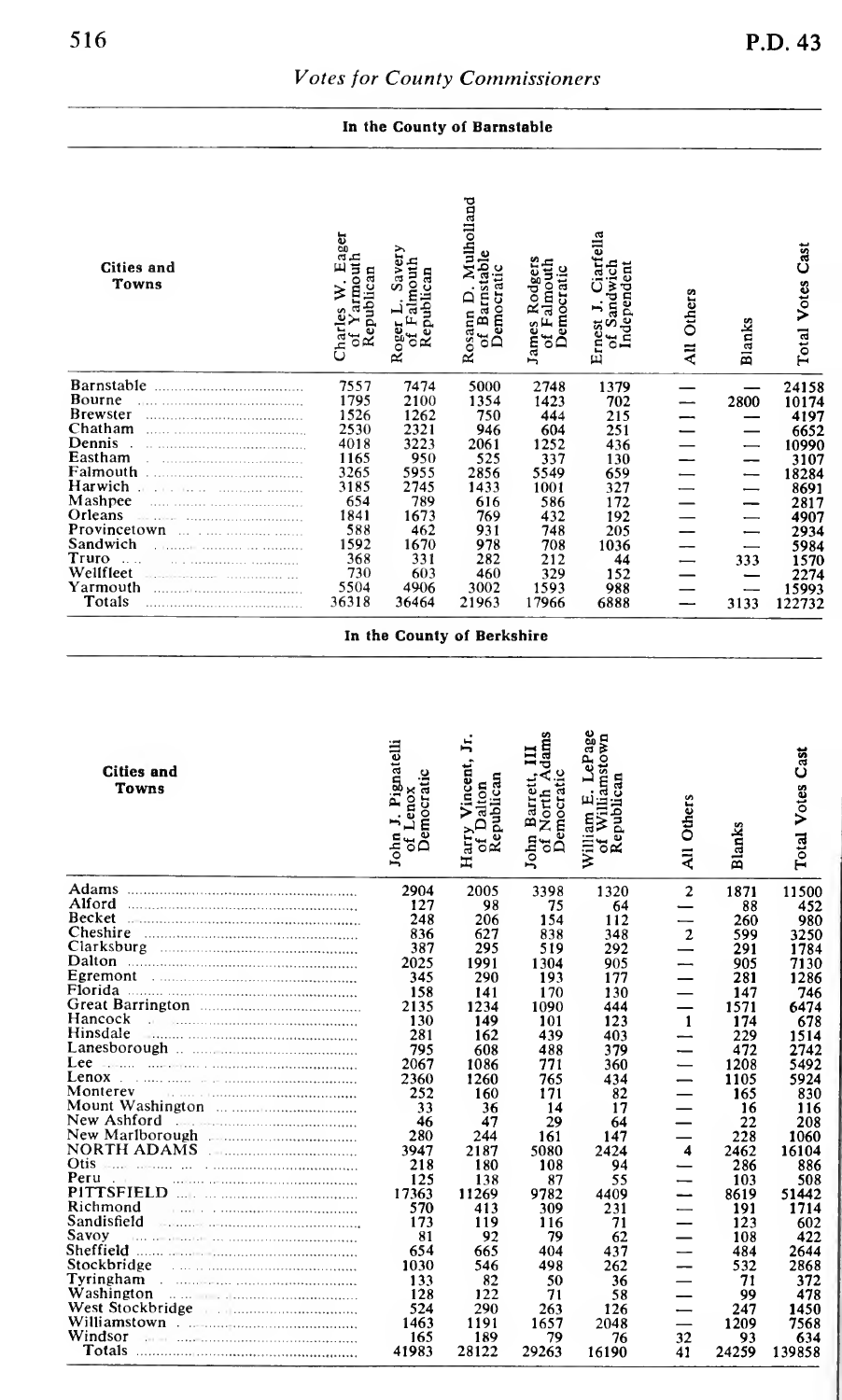|                                                                                                                                                                                                                                                                                                                                                                                                                                                                                                |                                                        | In the County of Bristol                                                                                                                                                       |                                                                                                                                                                             |                                                                                                                                                                    |                                                                                                                                                                                                               |                                                                                                                                                                                 |                                                                                                                                                                    |
|------------------------------------------------------------------------------------------------------------------------------------------------------------------------------------------------------------------------------------------------------------------------------------------------------------------------------------------------------------------------------------------------------------------------------------------------------------------------------------------------|--------------------------------------------------------|--------------------------------------------------------------------------------------------------------------------------------------------------------------------------------|-----------------------------------------------------------------------------------------------------------------------------------------------------------------------------|--------------------------------------------------------------------------------------------------------------------------------------------------------------------|---------------------------------------------------------------------------------------------------------------------------------------------------------------------------------------------------------------|---------------------------------------------------------------------------------------------------------------------------------------------------------------------------------|--------------------------------------------------------------------------------------------------------------------------------------------------------------------|
| Cities and<br><b>Towns</b>                                                                                                                                                                                                                                                                                                                                                                                                                                                                     |                                                        | Patrick H. Harrington<br>of Somerset<br>Democratic                                                                                                                             | of New Bedford<br>Democratic<br>Frank Vieira                                                                                                                                | William R. Chandler<br>of Taunton<br>Republican                                                                                                                    | All Others                                                                                                                                                                                                    | <b>Blanks</b>                                                                                                                                                                   | Total Votes Cast                                                                                                                                                   |
| Acushnet<br>ATTLEBORO<br>Berkley<br>Dartmouth<br>Dighton<br>Dighton<br>Easton<br>Fairhaven<br><b>FALL RIVER</b><br>The announcement and the contract of<br>Freetown<br>Mansfield<br>Mausicus<br>NEW BEDFORD<br>North Attleborough<br>Raynham<br>Rehoboth<br>anantarjum sec.<br>1 maana di alta juurim kaana<br>1 maana dina kaan di al<br>Seekonk<br>Somerset<br>Swansea<br><b>TAUNTON</b><br>and complete and complete the complete state<br>Westport<br>receive a manager and many<br>Totals | and the state of the state of<br><b>The Commission</b> | 2562<br>7005<br>$\frac{523}{4376}$<br>1368<br>3608<br>3527<br>25477<br>1487<br>3070<br>21468<br>4628<br>2536<br>2001<br>1824<br>3608<br>7350<br>5079<br>8697<br>3939<br>114133 | $3132$<br>$5323$<br>$375$<br>5572<br>942<br>2597<br>4224<br>18530<br>1139<br>2236<br>26877<br>3448<br>1835<br>1388<br>1206<br>2592<br>3989<br>3043<br>7825<br>3243<br>99516 | 866<br>5209<br>411<br>2704<br>1112<br>3103<br>1775<br>6055<br>765<br>1988<br>7134<br>3331<br>1790<br>1727<br>1516<br>2303<br>2241<br>1912<br>6919<br>1803<br>54664 | $\frac{1}{2}$ - $\frac{1}{2}$ - $\frac{1}{2}$ - $\frac{1}{2}$ - $\frac{1}{2}$ - $\frac{1}{2}$ - $\frac{1}{2}$ - $\frac{1}{2}$ - $\frac{1}{2}$ - $\frac{1}{2}$ - $\frac{1}{2}$ - $\frac{1}{2}$ - $\frac{1}{2}$ | 2328<br>7841<br>$\frac{683}{7450}$<br>1352<br>4748<br>4884<br>25616<br>1393<br>3698<br>21239<br>5297<br>2603<br>2389<br>1804<br>2667<br>5752<br>3873<br>13373<br>3087<br>122083 | 8888<br>25380<br>20102<br>4774<br>14056<br>14410<br>75678<br>4784<br>76724<br>16710<br>8766<br>7506<br>6350<br>11170<br>19332<br>13910<br>36814<br>12072<br>390410 |
|                                                                                                                                                                                                                                                                                                                                                                                                                                                                                                |                                                        | In the County of Dukes County                                                                                                                                                  |                                                                                                                                                                             |                                                                                                                                                                    |                                                                                                                                                                                                               |                                                                                                                                                                                 |                                                                                                                                                                    |
| <b>Cities and</b><br><b>Towns</b>                                                                                                                                                                                                                                                                                                                                                                                                                                                              |                                                        | Philip J. Norton, Jr.<br>of Edgartown<br>Republican                                                                                                                            | Everett A. Rogers<br>of Oak Bluffs<br>Republican                                                                                                                            | Bruce J. Campbell<br>of Tisbury<br>Independent                                                                                                                     | All Others                                                                                                                                                                                                    | Blanks                                                                                                                                                                          | Total Votes Cast                                                                                                                                                   |
| Chilmark<br>Edgartown<br>Gosnold<br>Oak Bluffs<br>Tisbury<br>West Tisbury<br>Totals                                                                                                                                                                                                                                                                                                                                                                                                            |                                                        | 250<br>998<br>57<br>47<br>762<br>1019<br>340<br>3473                                                                                                                           | 182<br>745<br>56<br>39<br>858<br>941<br>305<br>3126                                                                                                                         | 123<br>395<br>41<br>19<br>264<br>$\frac{529}{222}$<br>1593                                                                                                         | $\frac{2}{1}$<br>$\overline{\mathbf{3}}$                                                                                                                                                                      | 189<br>$\frac{574}{92}$<br>43<br>446<br>620<br>285<br>2249                                                                                                                      | $\frac{746}{2712}$<br>2712<br>148<br>2330<br>3110<br>1152<br>10444                                                                                                 |
|                                                                                                                                                                                                                                                                                                                                                                                                                                                                                                |                                                        |                                                                                                                                                                                | In the County of Essex                                                                                                                                                      |                                                                                                                                                                    |                                                                                                                                                                                                               |                                                                                                                                                                                 |                                                                                                                                                                    |
| <b>Cities and</b><br><b>Towns</b>                                                                                                                                                                                                                                                                                                                                                                                                                                                              | Katherine M. Donovan<br>of Lawrence<br>Democratic      | of Manchester<br>Republican<br>Kevin J. Leach                                                                                                                                  | Michael L. Madden<br>of Salem<br>Republican                                                                                                                                 | John W. McKean<br>of Beverly<br>Democratic                                                                                                                         | All Others                                                                                                                                                                                                    | Blanks                                                                                                                                                                          | <b>Total Votes Cast</b>                                                                                                                                            |
| Amesbury<br>Andover<br><b>BEVERLY</b><br>$\mathbf{Y}$<br>Boxford<br>Danvers<br>Essex<br>Georgetown                                                                                                                                                                                                                                                                                                                                                                                             | 2363<br>5963<br>6010<br>$\frac{619}{3642}$<br>1185     | 1408<br>4984<br>5436<br>1300<br>4596<br>645<br>966                                                                                                                             | 1584<br>5337<br>7043<br>1226<br>4254<br>1013                                                                                                                                | 2079<br>3908<br>10449<br>790<br>6497<br>473<br>1073                                                                                                                |                                                                                                                                                                                                               | 3422<br>6406<br>9690<br>1111<br>5075<br>843<br>1331                                                                                                                             | 10856<br>26598<br>38628<br>5046<br>24064<br>3212<br>5568                                                                                                           |